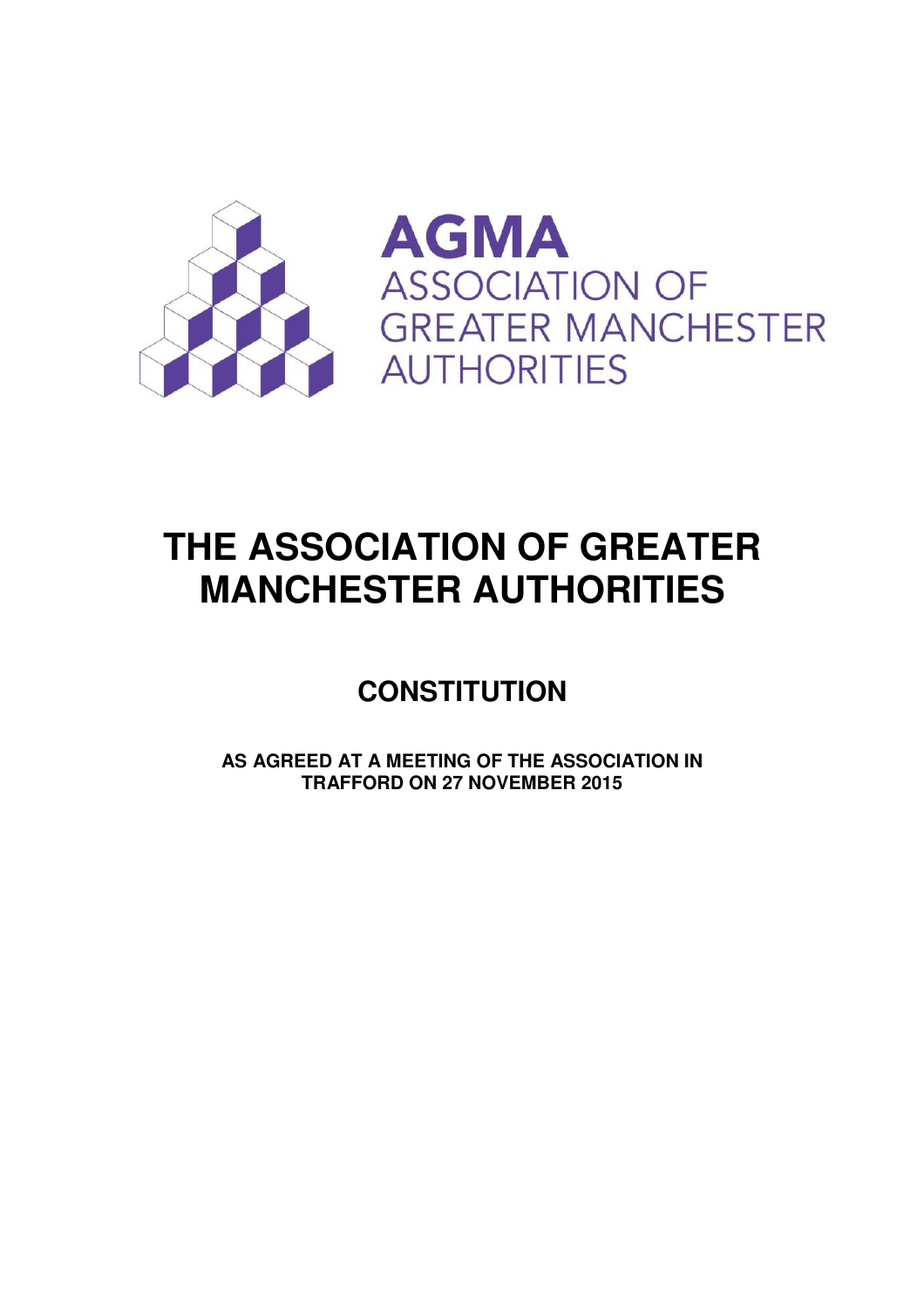## **Operating agreement and Constitution**

## **(Joint Arrangements) Committee**

This agreement is made on November 27<sup>th</sup> 2015 between:

The Parties in this Agreement, and who have executed this Agreement.

#### WHEREAS:

- (1) Each of the Parties is a local authority within the meaning of the Local Government Acts 1972 and 2000 for the purposes of their administrative areas, **or is a combined authority within the meaning of the Local Democracy, Economic Development and Construction Act 2009**.
- (2) The Executive and full Council of each of the Parties **(or in the case of a combined authority a meeting of that combined authority)** has determined by resolution to establish **(or to subsequently join)** this joint committee for the purposes of exercising agreed functions over their 'combined administrative area'.
- (3) The joint committee was established as the (Joint Arrangements) Committee and is called the **AGMA Executive Board,** AGMA being the acronym for the Association of Greater Manchester Authorities.
- (4) The Greater Manchester Combined Authority ("the GMCA") was established on 1 April 2011 with a remit covering transport, economic development and regeneration functions, **and it was subsequently agreed that the GMCA may join the AGMA Executive Board as a Full Member (it having previously been an Associate Member of AGMA).**

THIS AGREEMENT witnesses as follows:

- 1. Key principles
- 1.1 The Parties are committed to joint working in relation to the functions covered by this Agreement.
- 1.2 The Parties have established a joint committee which provides streamlined decision making; excellent co-ordination of services across the combined administrative area; mutual co-operation; partnering arrangements, and added value in the provision of shared services.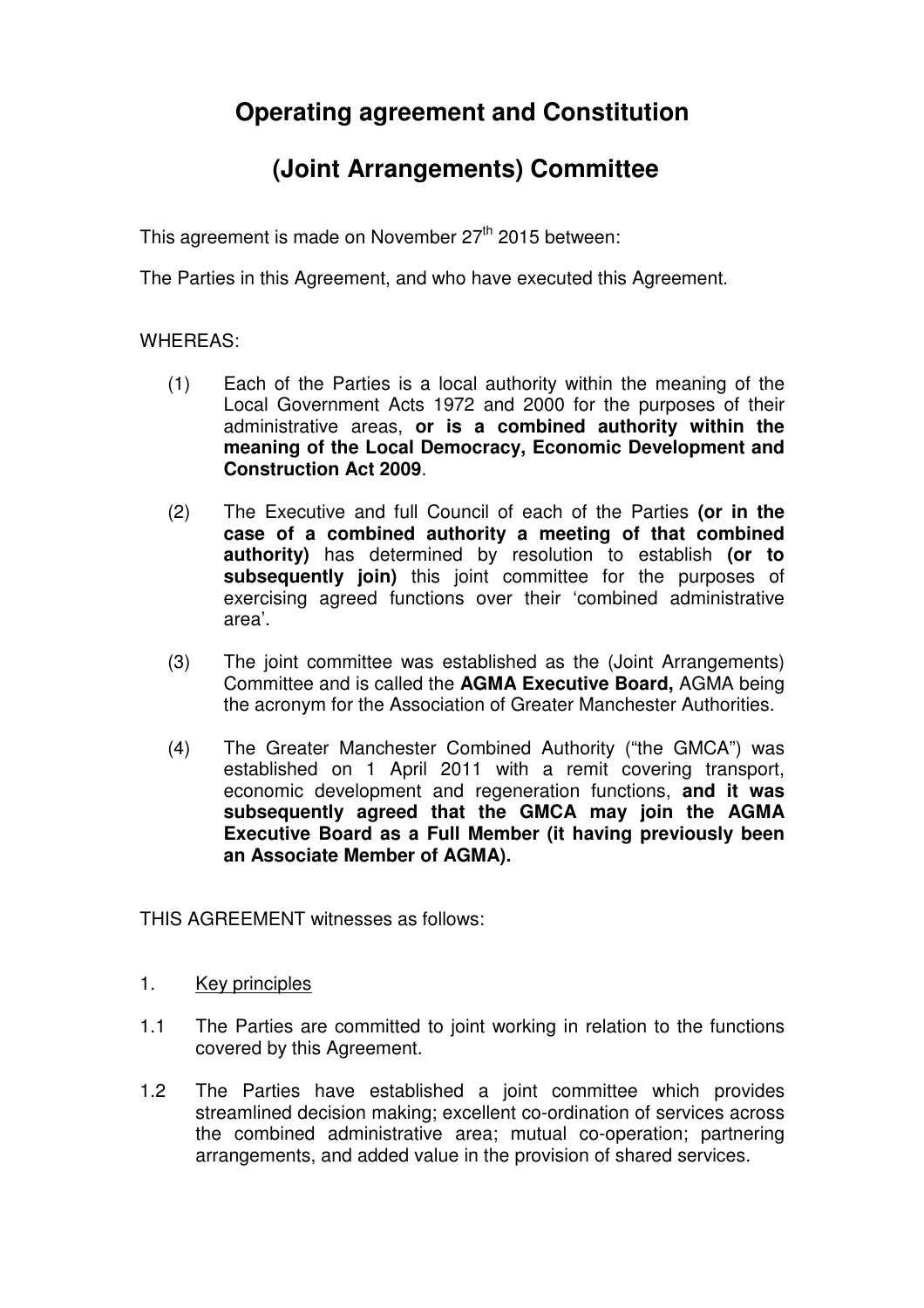- 1.3 The Parties are committed to open and transparent working and proper scrutiny and challenge of the work of the joint committee.
- 1.4 Any new Parties to this agreement after the agreement becomes effective will have all the same rights and responsibilities under this agreement.
- 1.5 The Parties are committed to ensure that any decisions, proposals, actions whether agreed or considered will be subject to an obligation upon the Leader of each of the Parties to report it to their own authorities.
- 1.6 The collective name of the parties who are signatories to this operating agreement shall be the Association of Greater Manchester Authorities.
- 2. Definitions

'AGMA Executive Board' (hereinafter called 'the Board') means the Joint Committee established under this Agreement.

'functions' means those functions of the Parties delegated from time to time to the joint committee to discharge and set out in Schedule 1.

'the combined administrative area' means the local government areas of the Parties combined.

'the Parties' means the signatories to this agreement for the time being.

'voting members' means the appointed elected member(s) of each of the Participating Parties in the decision.

'Sub-committees' will only comprise elected members with decision making powers.

'Commissions' may comprise of elected and non elected members whose decisions are subject to ratification by the Board.

#### **'elected member' includes, in addition to elected councillors, an Elected Mayor and, in the case of the GMCA, also an Interim Mayor**

'Commission Work Programme' means an annual Work Programme required to be agreed by the Board under section 8.4 of this constitution. One will be required for each Commission set up under section 8 of this constitution. It will set out the main areas of work, objectives and targets for each Commission for the forthcoming year plus any financial requirements in terms of contributions from the Parties, to be determined under clause 16.2 of this constitution. Commissions may, at their discretion or if required by the Board, seek to formally amend or revise their Work Programme during each year.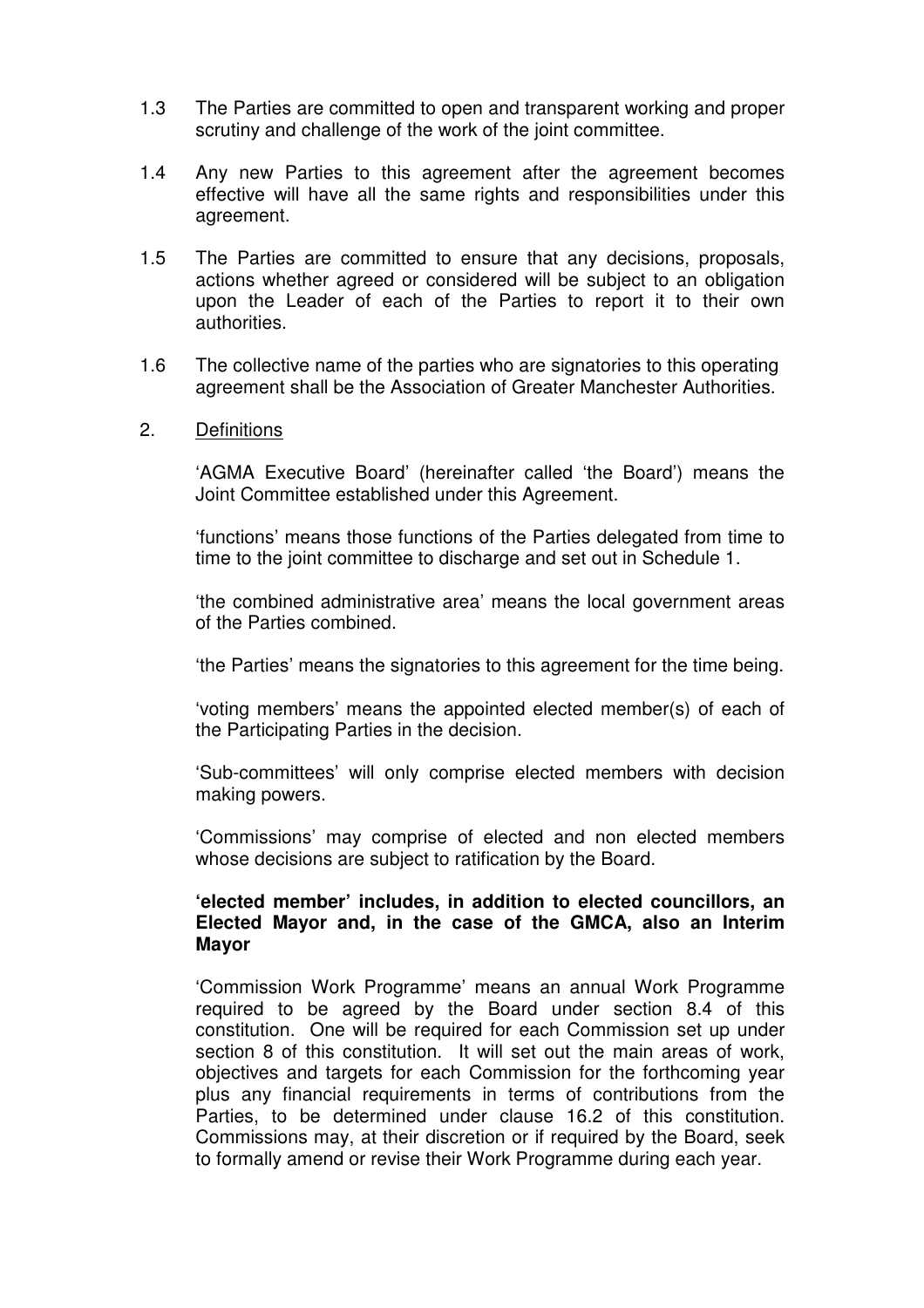'Lead Authority' means the authority appointed by the Parties under this agreement to lead on a specified matter or function.

'Participating Parties' means those parties which have delegated to the Board the functions set out in Schedule 1

'GMCA' means the Greater Manchester Combined Authority.

 'Leader' includes an Elected Mayor **and, in the case of the GMCA, also an Interim Mayor**.

#### **'Chief Executive' means the Head of Paid Service of an authority.**

- 3. Objectives
- 3.1 The objectives of the Board are to:
	- (i) improve outcomes in the economic, social and environmental conditions across the combined administrative area.
	- (ii) Streamline decision making where joint arrangements already exist.
	- (iii) Develop and agree current and new areas of joint working.
	- (iv) Develop joint working arrangements with the GMCA.
- 4. Powers and functions
- 4.1 The Board is established under section 9EB of the Local Government Act 2000 and **Parts 2 and 4 of the Local Authorities (Arrangements for the Discharge of Functions) (England) Regulations 2012**, and section 101(5) of the Local Government Act 1972 enabling the Parties to perform the functions in the manner set out in this agreement.
- 4.2 The Board has the power to take decisions on behalf of the Parties in relation to those functions set out in Schedule 1. The role of the Board is restricted to those matters described in Schedules 1 and 2. The Board may only exercise those functions delegated to it by the parties and the Board reserves the right to refuse the delegation. The delegation of functions to the Board may be amended or withdrawn by resolution of any of the Parties. Where any such resolution affects any financial liabilities and/or commitments of the Board twelve months notice must be given in writing not later than 31 March in any year to withdraw with effect from 1 April in the following year from any of the functions of the Board.
- 5. Terms of reference
- 5.1 The terms of reference of the Board will be as set out in Schedule 2.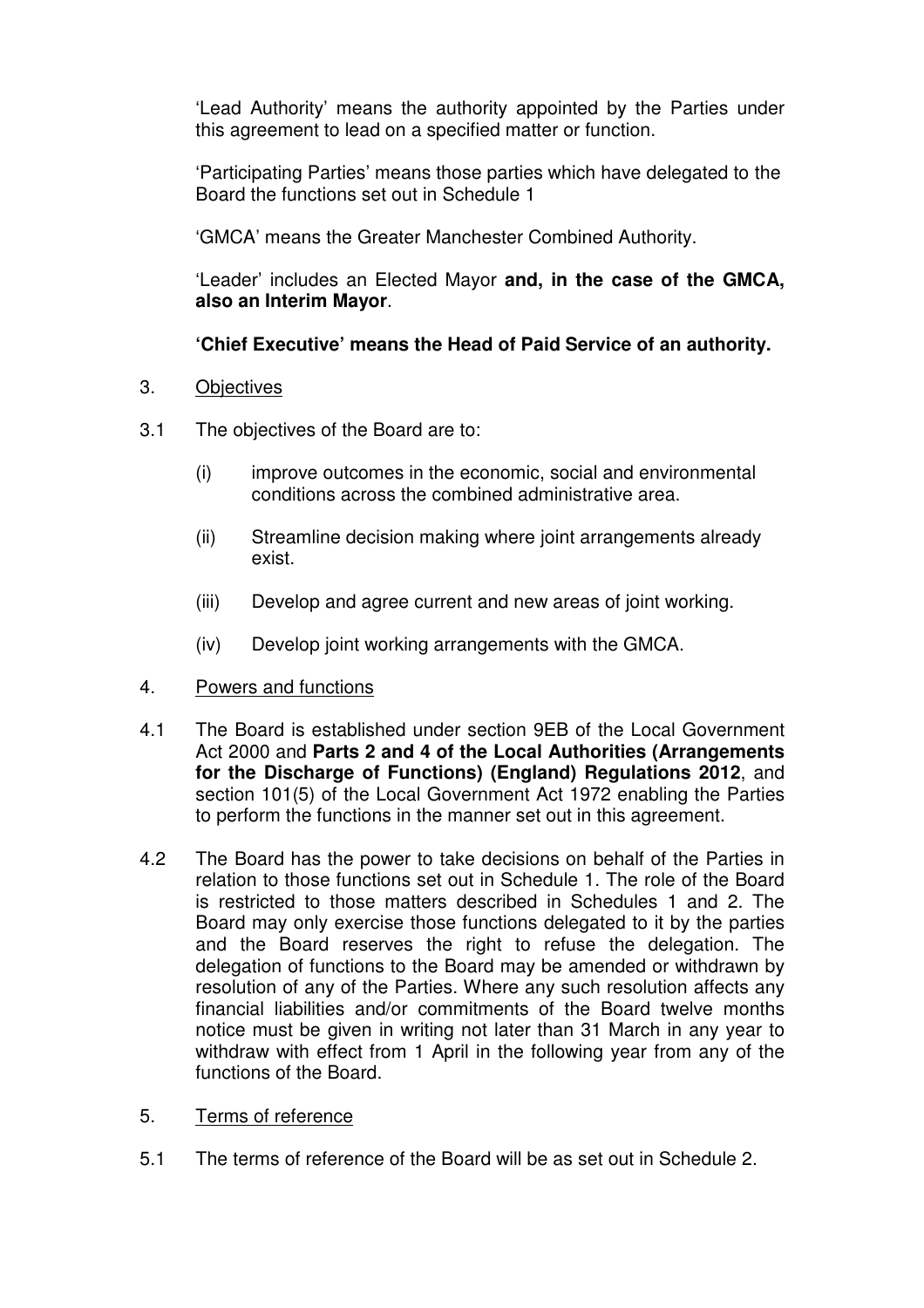#### 6. Membership and voting rights

- 6.1 The Board comprises the Leader of each of the Parties to this agreement. Each of the Parties will appoint for each Municipal Year two additional members of their Executive **(or in the case of the GMCA two additional members of that authority)** one of whom may substitute for the Leader as necessary. The Parties will inform the Secretary to the Board in writing of these annual appointments. **An individual may not at any given time sit on the Board as a representative of more than one Party. Where, as a consequence of overlapping authority memberships, one Party's additional member currently sits on the Board on behalf of a second Party, that additional member may only act as a substitute for the Leader of the first Party if during the time they do so they are also substituted for in respect of their role representing the second Party.**
- 6.2 The term of office of each member of the Board shall be for as long as the member is the Leader of the appointing **authority** or a member of that **authority's** Executive **(or in the case of the GMCA a member of that authority)** in relation to substitute members.
- 6.3 Non-voting advisers may attend the Board from any or all of the Parties or from other organisations as the Board may agree. These advisers may participate in the debate but may not vote.
- 6.4 The following can be "Associate Members":-

 The Greater Manchester Fire and Rescue Authority. **The Greater Manchester Police and Crime Commissioner**  The Greater Manchester Waste Disposal Authority. The Transport for Greater Manchester Committee. The Greater Manchester Local Enterprise Partnership

 Together with any local authority or any joint committee of local authorities outside Greater Manchester subject to the agreement of the Board. These Associate Members may participate in the debate but may not vote.

- 7…. [DN: Functions of the Board in respect of the Business Leadership Council have transferred to the GMCA]
- 8. Sub-committees/Commissions/advisory groups
- 8.1 The Board may establish sub-committees, commissions and or advisory groups as it may determine.
- 8.2 When establishing a sub-committee, commissions and or advisory groups the Board will agree the: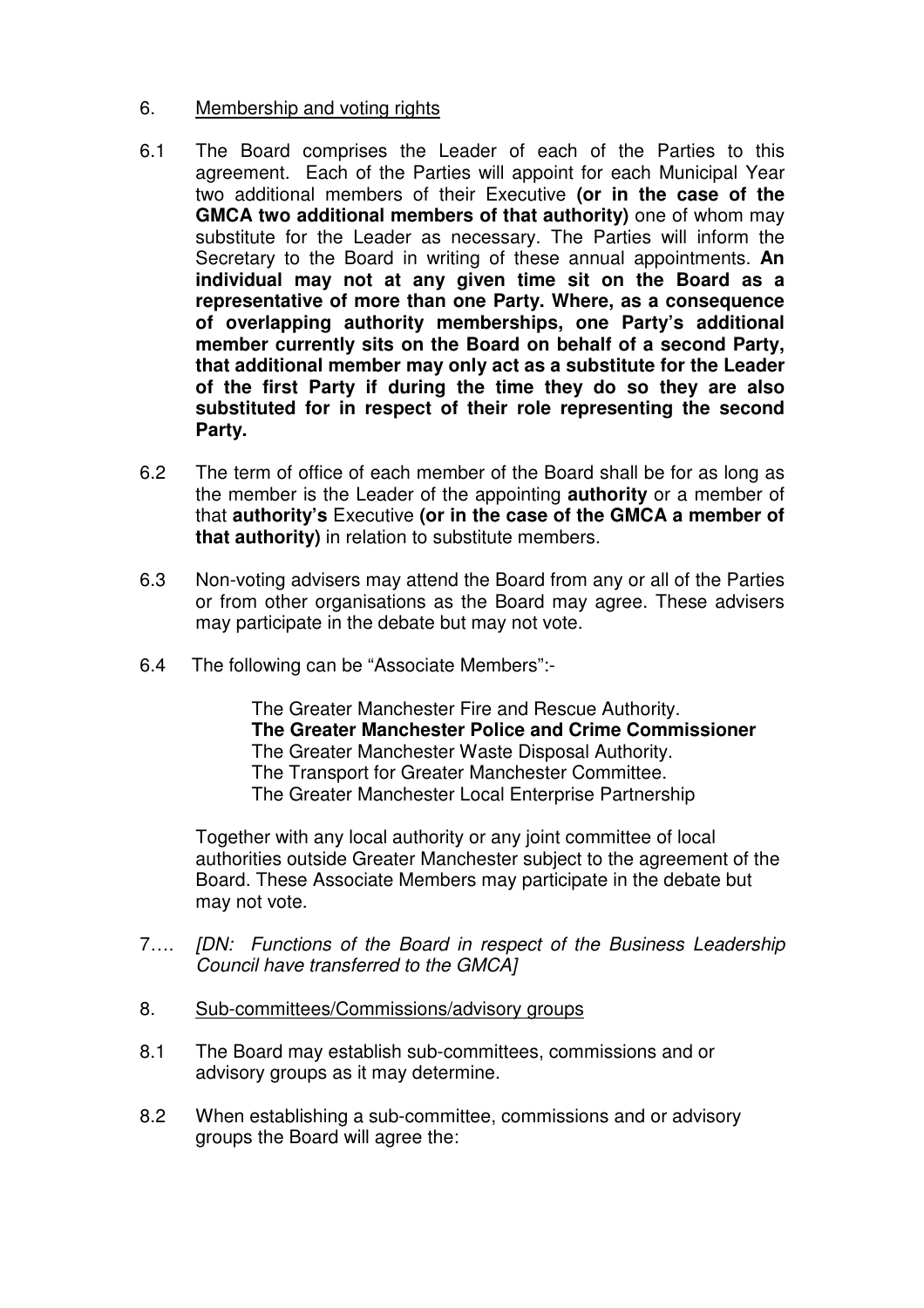- (i) terms of reference for the sub-committee, commission and or advisory groups.
- (ii) size and membership of the sub-committees, commissions, and or advisory groups including co-optees.
- (iii) the period where appropriate for which the sub-committee or commission will remain constituted.
- (iv) chair of the sub-committee or commission or will delegate the appointment to the sub-committee or commission.
- 8.3 Within the arrangements to be agreed at 8.2 above the Board will ensure that there is political and geographical proportionality across sub committees, commissions and advisory groups and that, as far as is possible, this will also apply within individual sub-committees, commission and advisory groups.
- 8.4 Any Commission created under clause 8 of this constitution shall be required to produce, on at least an annual basis, a Commission Work Programme for approval by the Board. This Work Programme will need to include any specific budget requirements. The Board will indicate, when confirming each Commission Work Programme, for which elements they are prepared to waive the process described in clauses 8.6 and 8.7 below. If agreement on issues where the Board are prepared to waive the process set out in 8.6 and 8.7 cannot be reached without a vote a 2/3 majority of the Participating Parties will be needed as set out in clause 12.3 of this agreement.
- 8.5 The Board shall appoint a Lead Officer in relation to each Commission with delegated authority to take all necessary actions and decisions, in consultation with the relevant Commission, to implement the Work Programme of that Commission which has been approved by the Board.
- 8.6 Following each meeting of any Commission established under clause 8.1 above it will be a requirement of the Chair of the Commission, within two working days of the Commission meeting to provide the AGMA Secretary with a record of proceedings within two working days of each meeting. The AGMA Secretary will then e-mail a record of proceedings of the meeting to all members of the Board within two working days of receipt.
- 8.7 Following the issuing of any record of proceedings from a Commission meeting, any Party may, within 5 working days, refer any item considered at that meeting to the Board for reconsideration, except where it has previously been agreed that this process can be waived as set out in clause 8.4 above. The Party must set out the reasons for referral in a Notice signed by the Chief Executive of the Board member or named substitute appointed under clause 6.1. The notice must be served in accordance with clause 24 of this constitution.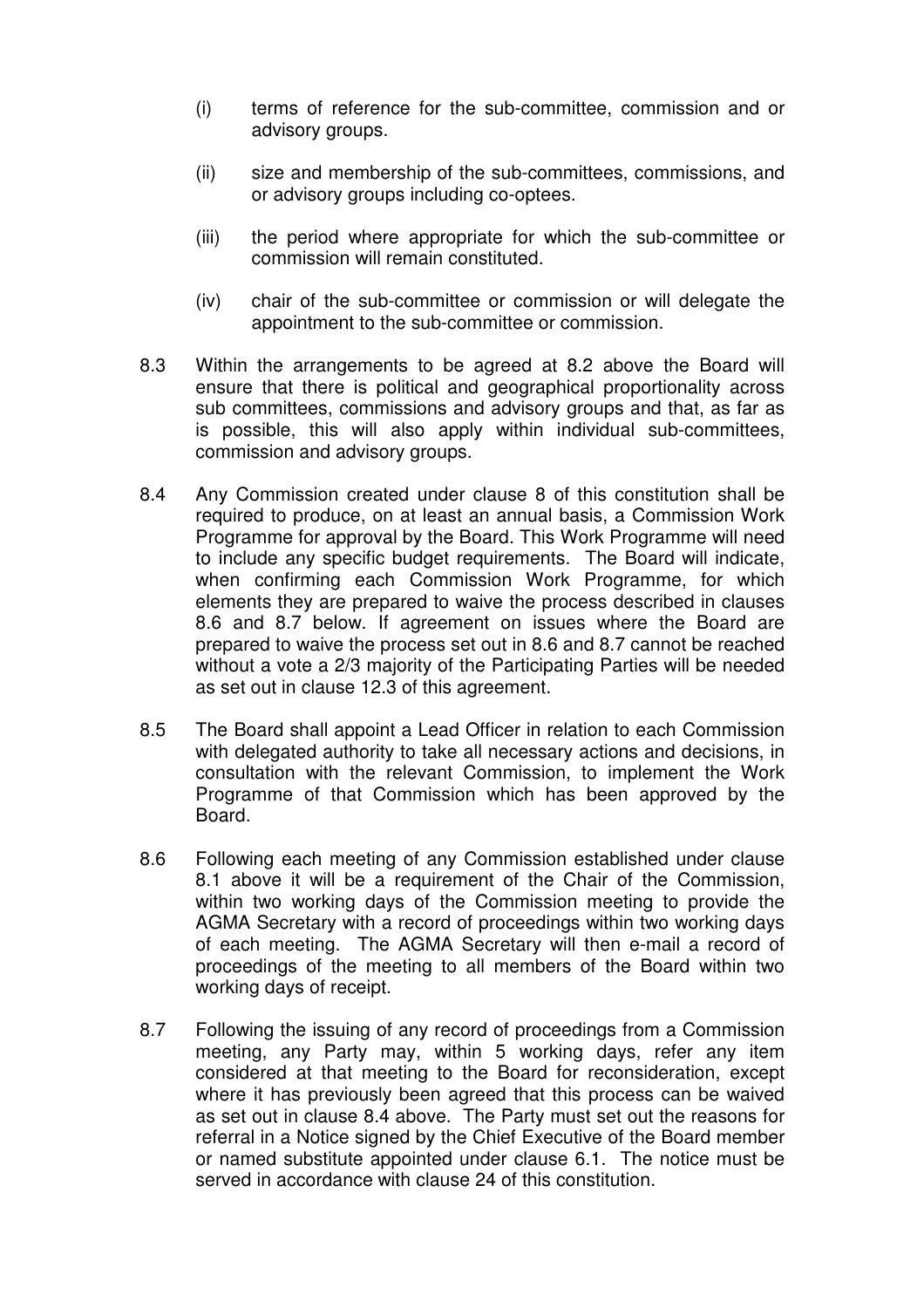- 8.8 Any proposed decision on any such issue referred to the Board under clause 8.7 above must be considered at the next meeting of the Board and shall not take effect until after the Board has considered the matter.
- 8.9 In relation to any Commission set up under clause 8.1 above, notice of meetings and access to agendas and reports will be in accordance with **The Local Authorities (Executive Arrangements) (Meetings and Access to Information) (England) Regulations 2012** or Part VA and Schedule 12A of the Local Government Act 1972 as appropriate.
- 9. Delegation to sub-committees and officers
- 9.1 The Board will establish a scheme of delegation and will review the scheme annually.
- 10. Meetings and procedure
- 10.1 A Chair and up to 3 Vice Chairs ("the four offices") will be appointed by the Board from amongst its membership.
- 10.2 The Chair of the Board will be appointed from the largest political group represented on the Board. Where two or more political groups have an equal number of seats on the Board, the group which holds the larger number of seats **on district councils** within the combined administrative area will be regarded as being the largest political group.
- 10.3 Subject to (b) below 3 Vice Chairs of the Board will be appointed by the Board from its number under the following principles:
	- (a) If more than one political group is represented on the Board then all the four offices will not be occupied by members from the same group
	- (b) If less than three political groups are represented on the Board, then the Board may choose not to make an appointment to one of the three Vice Chair positions
	- (c) If at least three political groups are represented on the Board, the three largest political groups will be entitled to at least one of the four offices
	- (d) For the purposes of (c) above, where two or more political groups have an equal number of seats on the Board, the group which holds the larger number of seats **on district councils**  within the combined administrative area will be regarded as being the largest political group
- 10.4 If the Chair is present at a meeting of the Board he/she will preside. If the Chair is not present, if there is a Vice Chair from the same political group as the Chair he/she will preside; if neither the Chair nor that Vice Chair is present one of the other Vice Chairs will preside. In the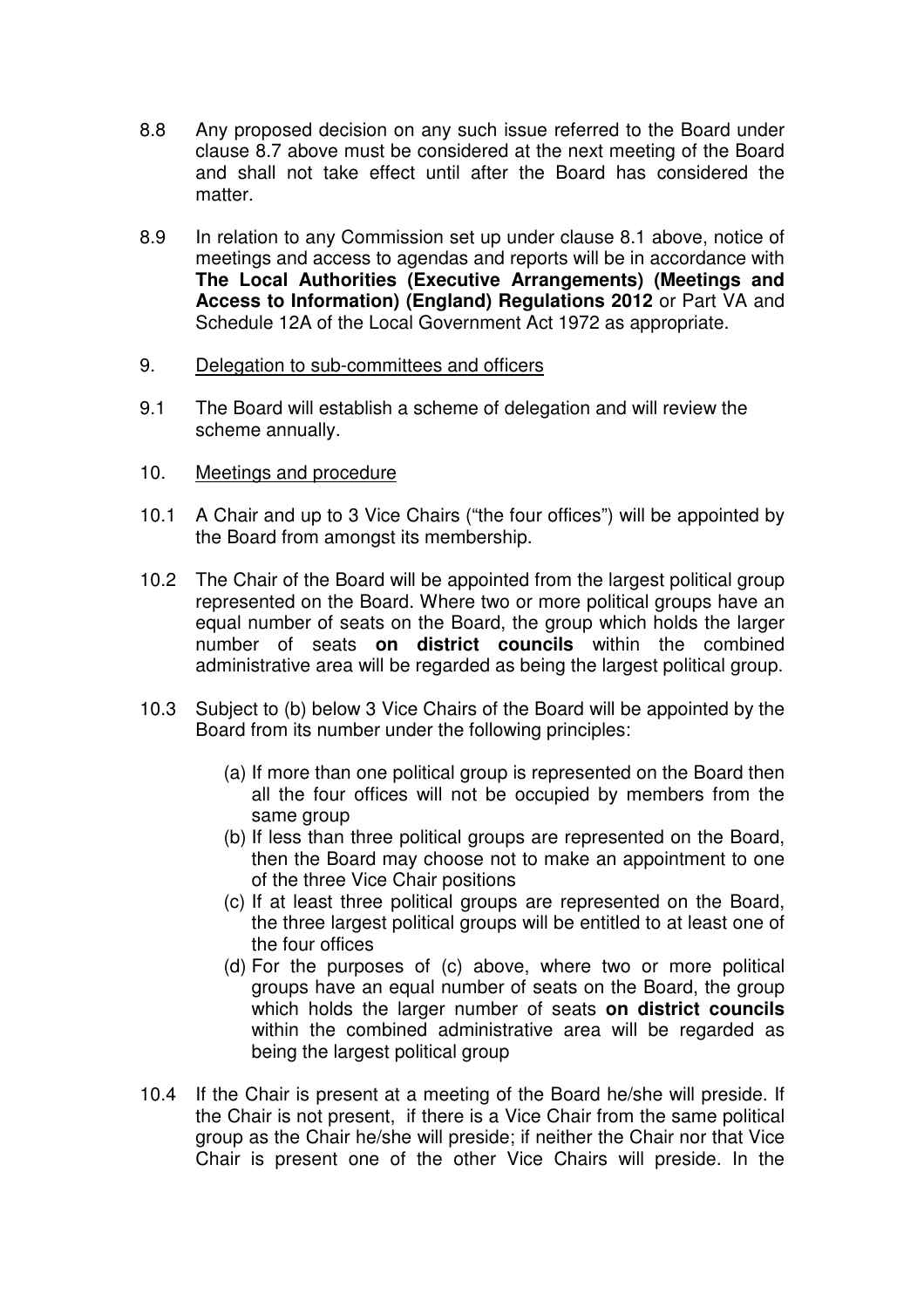absence of the Chair and all the Vice Chairs, the meeting will elect a Chair for that meeting from those present.

- 10.5 The Chair and Vice Chairs (sitting as a sub-committee) may have decision making powers delegated to them. Such powers will require to be delegated by the full Board.
- 10.6 The quorum of the Board will be two thirds of participating Parties for any particular function listed in Schedule 1 that is under discussion
- 10.7 The Board will conduct its business in accordance with this operating agreement and Schedule 3 to this agreement.
- 11. Agenda setting and access to meetings and information
- 11.1 The agenda for the Board shall be agreed by the Chair of the Board.
- 11.2 Notice of meetings and access to agendas and reports will be in accordance with **The Local Authorities (Executive Arrangements) (Meetings and Access to Information) (England) Regulations 2012** or Part VA and Schedule 12A of the Local Government Act 1972 as appropriate and the Board Rules of Procedure as set out in schedule 3.
- 12. Decision making
- 12.1 The principle of decision making by the Board shall be that, wherever possible decisions of the Board will be made by agreement, without the need for a vote. Where this is not possible a vote may be taken where the Chair considers it to be necessary or where any Voting Member requests that a vote be taken. The vote will be by way of a show of hands and the vote of each member recorded in the Minutes.
- 12.2 In the event of a vote, only the appointed member(s) of each of the Parties present at the meeting shall be entitled to vote (including the Chair). In the event of a tied vote the Chair has no second or casting vote. Any motion or proposal which results in a tied vote will be deemed not to have been agreed.
- 12.3 The following areas have been identified as matters of strategic importance, where – as a matter of last resort if agreement cannot be reached without a vote – a 2/3 majority of the Participating Parties will be needed:-
	- 1. adoption of sub regional strategic policies and plans.
	- 2. responses to Government consultations.
	- 3. decisions with financial consequences/costs to the member authorities (e.g. AGMA Units contributions, budgets - if any – delegated to individual Commissions, etc).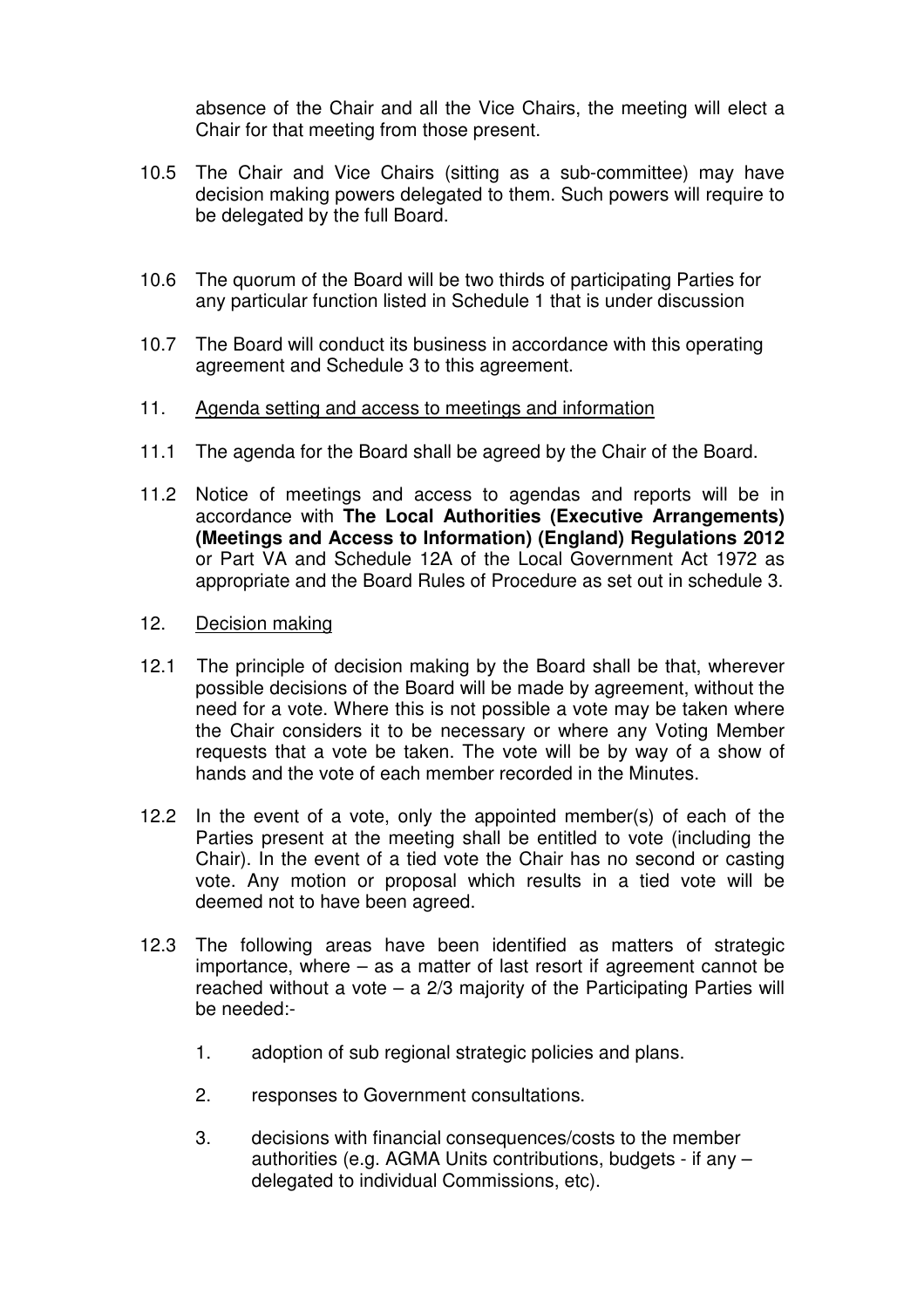- 4. decisions/recommendations on levies/precepts of joint authorities.
- 5. endorsement of strategic plans produced by the new Commissions.
- 6. Associate Membership under Clause 6.4.
- 7. Proposed amendments to this Agreement
- 12.4 For the following areas a simple majority need only apply
	- 1. appointments to external bodies.
	- 2. appointments to the new Commissions when established.
	- 3. election to any of the four offices set out in section 10.1 above.
- 12.5 For issues not covered in Clauses 12.3 or 12.4 where agreement cannot be reached without a vote the presumption will be that a two thirds majority of the Parties will be needed.
- 12.6 Where the effect of a particular proposition, if adopted by the Board, would give rise to contractual or financial implications for any of the Parties, then a vote must be taken and the vote(s) of the appointed member(s) of the effected Party (ies) on of the proposition shall be recorded.
- 13. Forward Plan
- 13.1 The Board will produce a **register of forthcoming key decisions** ("forward plan") in accordance with the requirements of **The Local Authorities (Executive Arrangements) (Meetings and Access to Information) (England) Regulations 2012**.
- 14. Scrutiny
- 14.1 Scrutiny arrangements will be in accordance with the Operating Agreement between the Parties and the GMCA dated 1<sup>st</sup> April 2011 which is set out in Schedule 4.
- 15. Lead authorities and allocation of roles
- 15.1 In order to achieve the objectives of the Board, the Parties may appoint one or more Lead Authority/ies for any of the functions under this Agreement. All governance arrangements will be in accordance with the CIPFA/SOLACE guidance for the time being and using the Lead Authorities standing orders and financial regulations.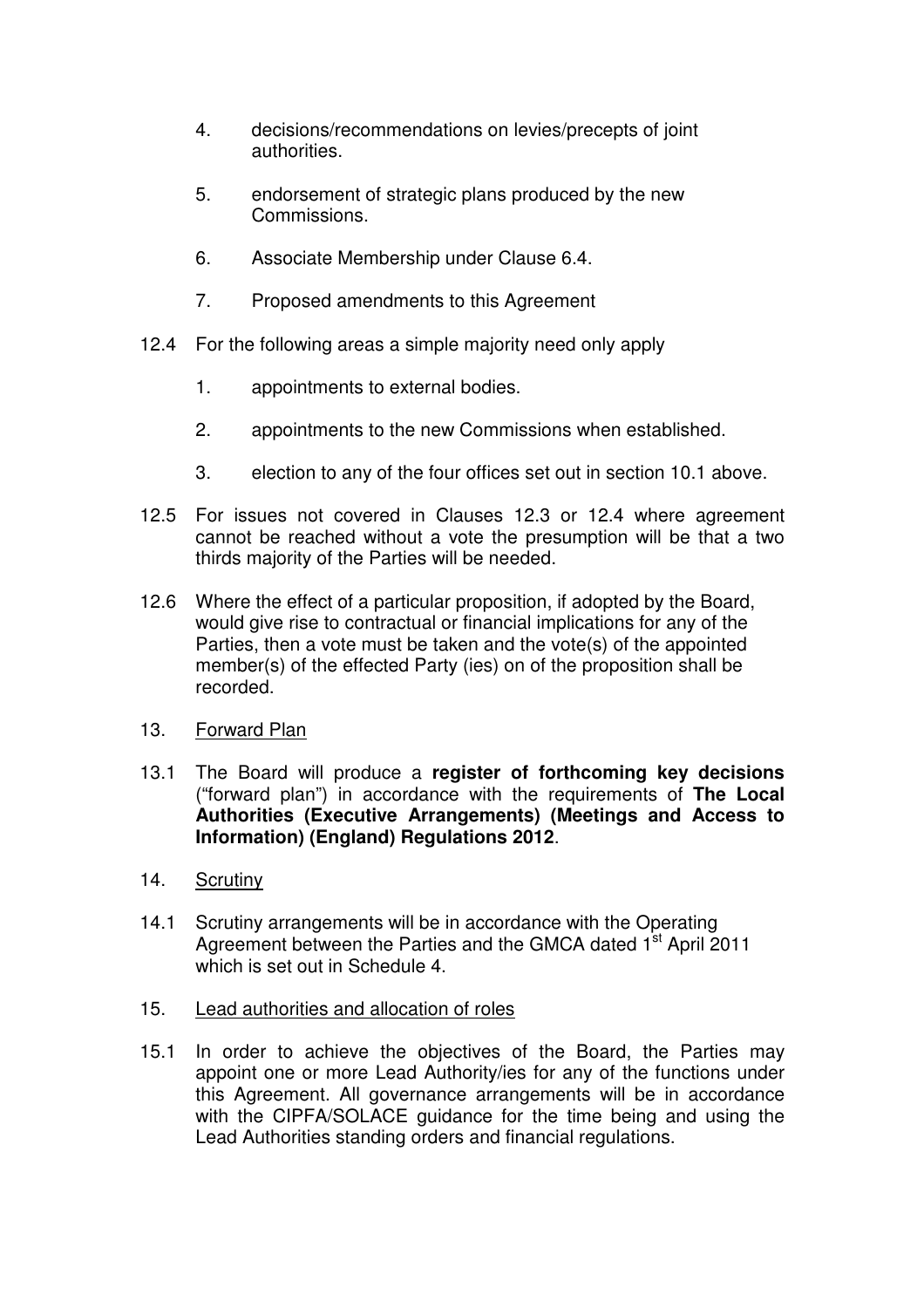- 15.2 Staff from the Lead Authority or any other Authority are commissioned to provide services, advice and support to the Board and will continue to be employees of the relevant Lead Authority or said other Authority.
- 15.3 Responsibility for the following support functions to the Board will be allocated to one or more of the Parties as Lead Authority as agreed by the Board from time to time:
	- (i) the provision of legal advice and services.
	- (ii) the provision of financial advice and services.
	- (iii) secretariat support and services.
	- (iv) communications support and services.
- 15.4 In order to provide accountability for these support functions, the Board shall appoint: -
	- (a) A Secretary
	- (b) A Treasurer
	- (c) Such other officer(s) as may be deemed appropriate.

These appointments may be terminated and/or new appointments made at any Meeting of the Board.

- 15.5 The cost of the services and advice set out in this section and additional services agreed will be apportioned and paid for in accordance with paragraph 16
- 16. Budgetary arrangements/ delegated funds
- 16.1 The Board shall prepare a budget to cover all its expenses which will be submitted to and agreed by the Board before submission of the levy to each of the Parties by the last day of February in each year.
- 16.2 Each party to this agreement shall agree to pay a contribution to the budget as unanimously agreed by the Parties or, in default of agreement, proportionate to its resident population at the relevant date as estimated by the Registrar General.
- 16.3 For the purposes of Clause 16.2 the relevant date is  $30<sup>th</sup>$  June in the financial year which commenced two years previously.
- 17. Amendments to this operating agreement
- 17.1 This Agreement may be amended following a resolution of two thirds of the Board and also approved by two thirds of the Parties.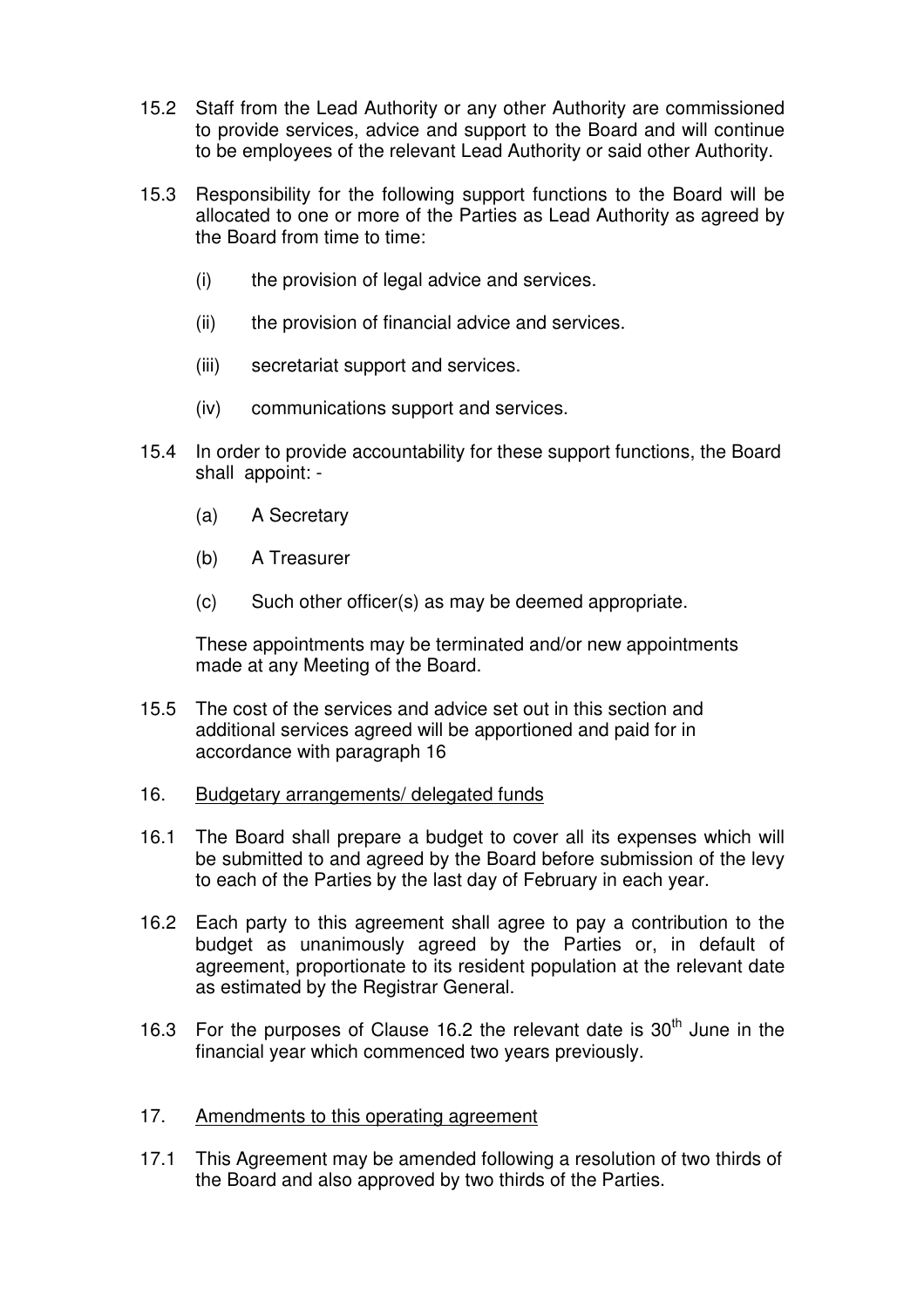- 17.2 The operation of the agreement will also be subject to annual review.
- 18. New membership and cessation of membership
- 18.1 New Parties may join the Board provided that the Executive and full council of the joining Party (ies) and of all the Parties to the agreement for the time being so resolve.
- 18.2 Any of the Parties may cease to be a party to this Agreement following notice of cessation subsequent to a decision by the relevant Party/ies. A minimum of twelve months notice is required for any Party to leave the Board and in any event, any notice of cessation can only be effective at the end of a financial year.
- 18.3 Termination of this agreement must be by agreement of all but one of the Parties who are signatories to the agreement when any such termination is proposed.
- 19. Dispute resolution
- 19.1 Any dispute between the Parties arising out of this Agreement which cannot be settled by the **Chief Executives** of the Parties shall be referred to a single arbitrator to be agreed between the Parties, or, where no agreement can be reached, and having regard to the nature of the dispute, by an arbitrator nominated by the Chair of the Local Government Association and will be carried out in accordance with the provisions of the Arbitration Act 1996 as amended or modified and in force for the time being.
- 20. Mutual indemnification
- 20.1 Each of the Parties is responsible for its own personnel and property and any consequential losses arising out of this agreement, and for the personnel and property and consequential losses of each of the other Parties of any decision taken by a party to this agreement under clauses 4.2 and 17.2.
- 20.2 Each of the Parties shall ensure that they have a sufficient policy of insurance for any work that they undertake on behalf of the Board and for a period of six years after termination of this Agreement.
- 21. Intellectual Property
- 21.1 The Board will not acquire any right, title or interest in or to the intellectual property rights of the Parties unless agreement to do so is given by the party or parties with the right.
- 21.2 Any issues, challenges or claims in relation to any intellectual property rights shall be advised to each of the Parties immediately, and any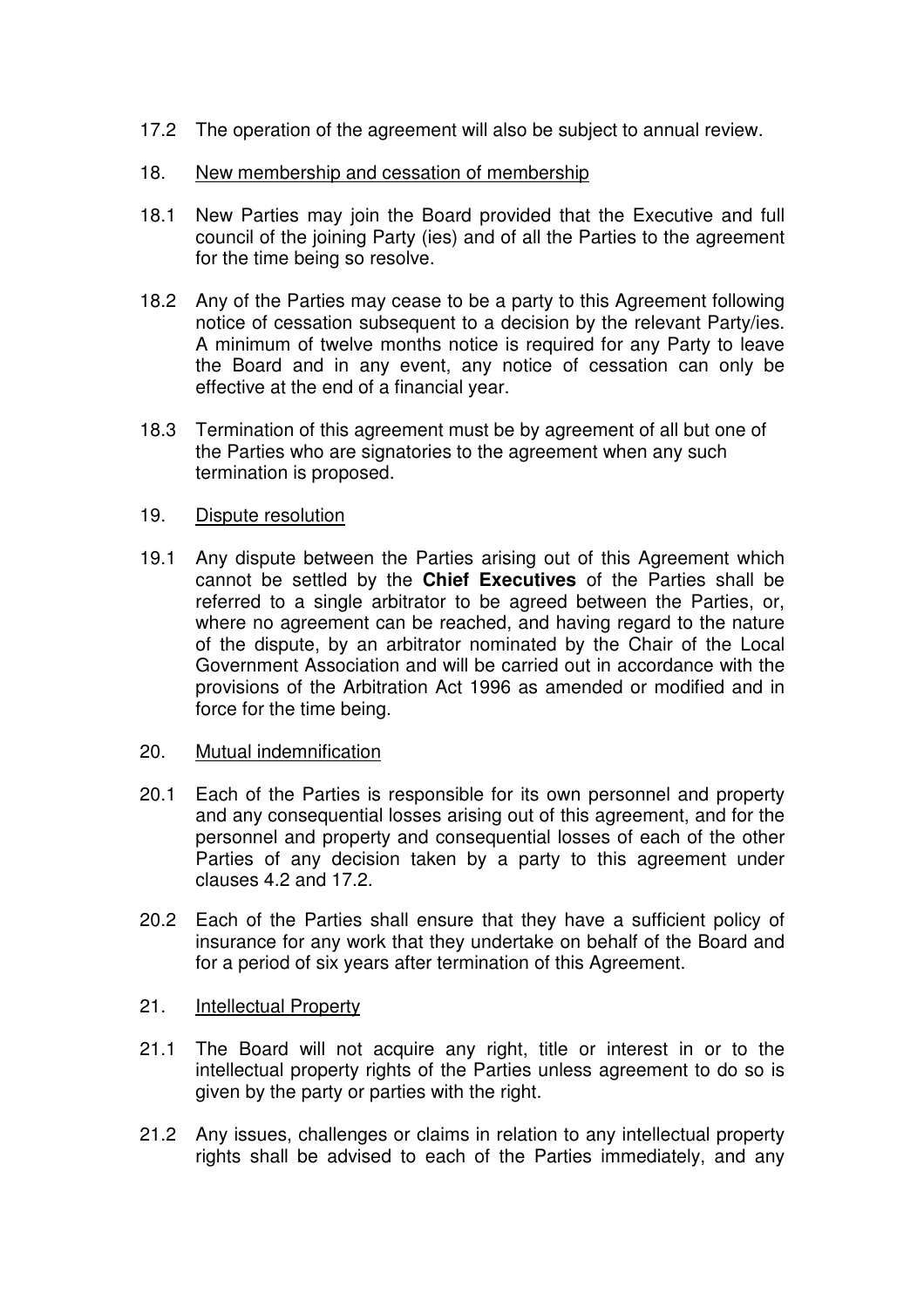intellectual property right claim shall be managed by the Parties as agreed.

#### 22. Data Protection, Freedom of Information, information sharing & confidentiality

- 22.1 Subject to the specific requirements of this clause, each of the Parties shall comply with its legal requirements under data protection legislation, freedom of information and associated legislation, and the law relating to confidentiality.
- 22.2 An authority will be appointed as Lead Authority for the purposes of ensuring compliance with any legal requirements relating to these issues should they arise directly in relation to the Board (as compared to information held by the Parties to this Agreement).
- 22.3 The Board will abide by any Information Sharing Protocol in relation to information shared between the Parties, any third parties and the Board.

#### 23. Severability

23.1 If any term, condition or provision contained in this agreement shall be held to be invalid, unlawful or unenforceable to any extent, such term, condition or provision shall not affect the validity, legality or enforceability of the remaining parts of this agreement.

#### 24. Notice

24.1 Any notice, demand or other communication required to be served under this Agreement shall be sufficiently served if delivered personally to or sent by pre-paid first class recorded delivery post or email or facsimile transmission to the address of the

Association of Greater Manchester Authorities c/o GMIST PO Box 532 Manchester City Council Town Hall Manchester M60 2LA Fax: 0161 236 6459 E-mail: info@agma.gov.uk

 If so sent any such notice, demand or other communication shall, subject to proof to the contrary, be deemed to have been received by the addressee the time of personal delivery or on the second working day after the date of posting or unsuccessful transmission as the case may be.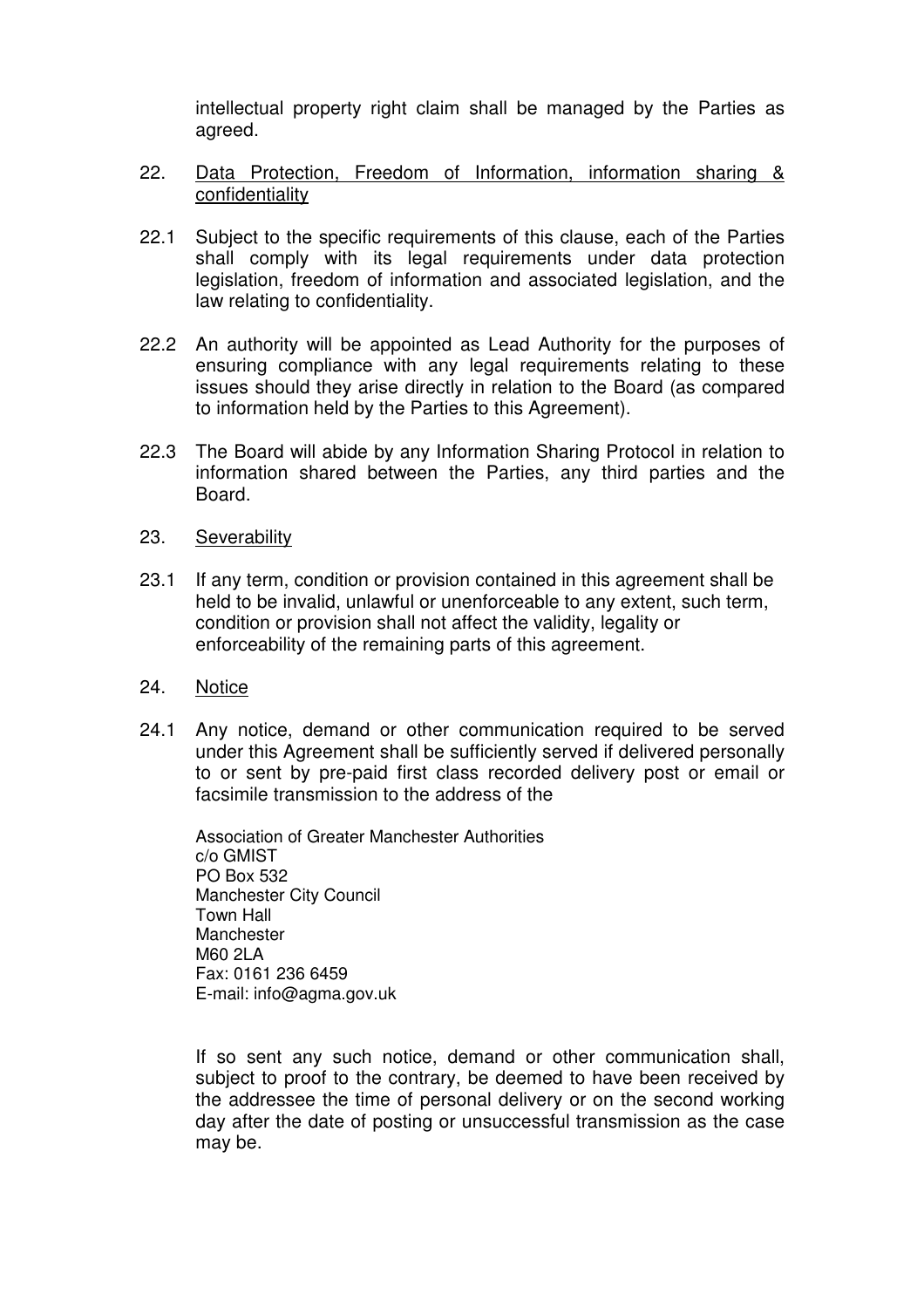#### 25. Counterparts

- 25.1 This agreement may be executed in any number of counterparts, all of which when taken together shall constitute one and the same instrument.
- 26. Exercise of statutory authority
- 26.1 Without prejudice to this agreement, nothing in this agreement shall be construed as a fetter or restriction on the exercise by any of the parties of their statutory functions.
- 27 Appointment to External Bodies
- 27.1 Not less than two months before the Annual Meeting of the Board it shall be the responsibility of the Secretary to advise Parties of those positions on other bodies to which the Board need to make nominations for the forthcoming year.
- 27.2 It shall be the responsibility of Chief Executives of each of the Parties to advise the Secretary, in writing and not less than 15 days before the Annual Meeting of the Board, of any nominations which that Party wishes to make to those positions that have been identified by the Secretary under Clause 27.1 of this agreement.
- 27.3 Nothing in Clause 27.2 should be taken as assuming that any positions held by any person at the time that the Secretary issues information under Clause 27.1 of this constitution are automatically re-nominated for consideration at the Annual General Meeting. For any such position it will be the responsibility of Chief Executives of any Party to confirm to the Secretary, in writing and not less than 15 days before the Annual Meeting of the Board, where any existing representatives are to be renominated.
- 27.4 It shall be the responsibility of the Secretary to advise Parties of all nominations received for representation on outside bodies. This advice must be issued in writing to Parties not less than 14 days before the Annual Meeting of the Board.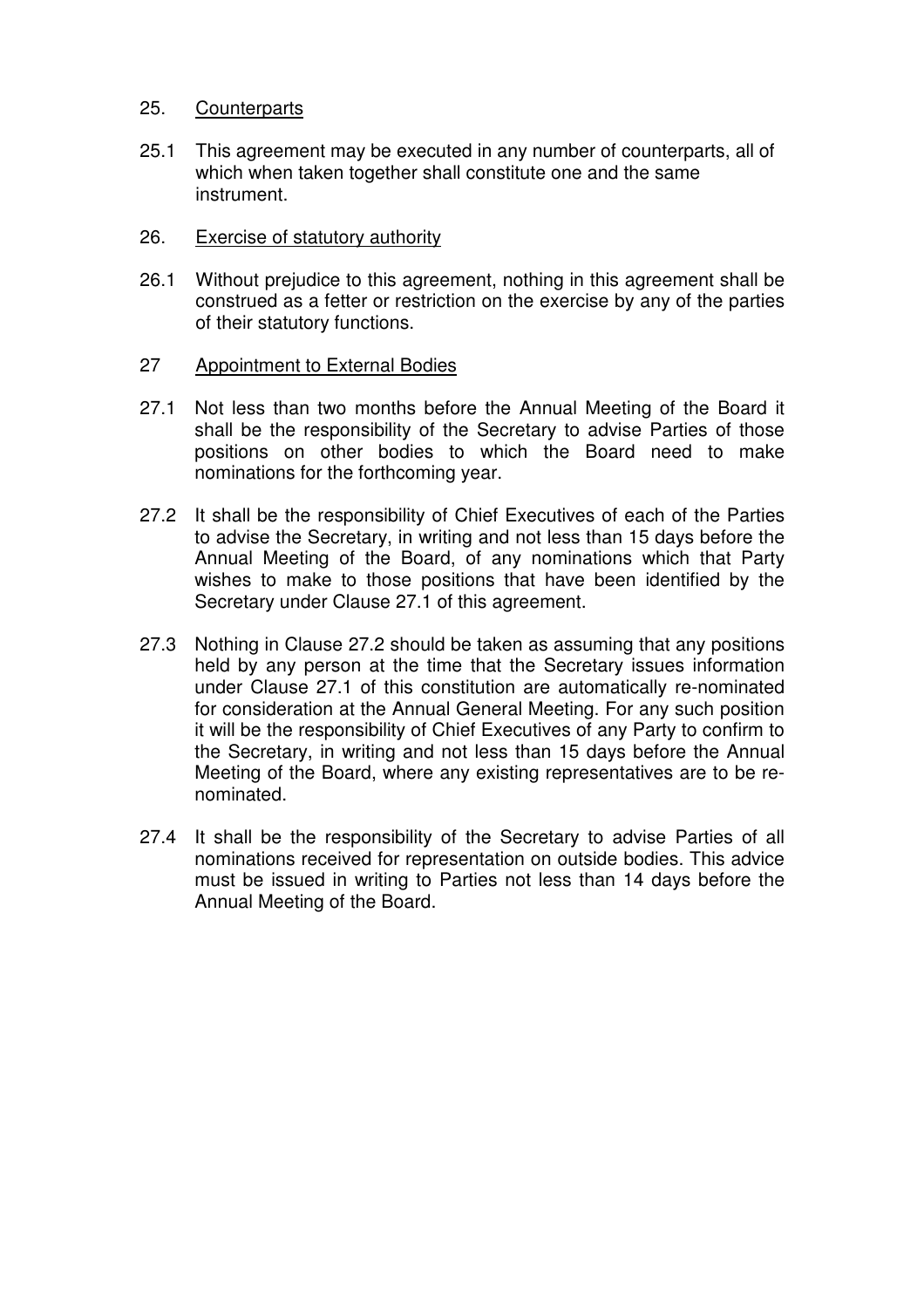#### SCHEDULE ONE

#### A. General functions

- 1. To promote and improve the economic, social and environmental well-being of Greater Manchester, and to assist the GMCA in the production of an integrated strategy for Greater Manchester to set out the key economic, social and environmental objectives for the combined administrative area.
- 2. Where the Parties have decided it is appropriate to operate at the level of the combined administrative area,
	- (a) development and adoption of sub regional strategic policies and plans
	- (b) responses to regional, national and international consultations
- 3 To hold to account bodies which impact upon the social, economic and environmental well being of Greater Manchester; including any Joint Authorities operating within the combined administrative area.
- 4 Undertake and publish research to support any function exercised by this agreement.

#### B. Financial Functions

- 5 Agree any financial matters related to the exercise of any of the functions set out in this schedule.
- 6 Monitoring of the budgets and expenditure of all authorities or bodies having power to issue a precept or levy on **the Parties** and effecting appropriate consultation with them and taking appropriate action.
- 7 Receive on an annual basis a report on the management and performance of the Greater Manchester Superannuation Scheme and the Pension Fund.
- C Planning & Housing
- 8 Developing and coordinating the operation of a Greater Manchester Spatial Strategy as a framework for underpinning and linking partners Local Development Frameworks and Core Spatial Strategies.
- 9 To coordinate and manage joint Local Development Framework activity across the combined administrative area on behalf of the 10 local planning authorities, in circumstances where this is agreed as appropriate.
- 10 To develop and coordinate the operation of a Greater Manchester Housing strategy.
- 11 To determine the future allocation of any pooled public sector housing resources across the combined administrative area and provide a sub-regional context for managing the scale, distribution and mix of new housing development.
- D Environment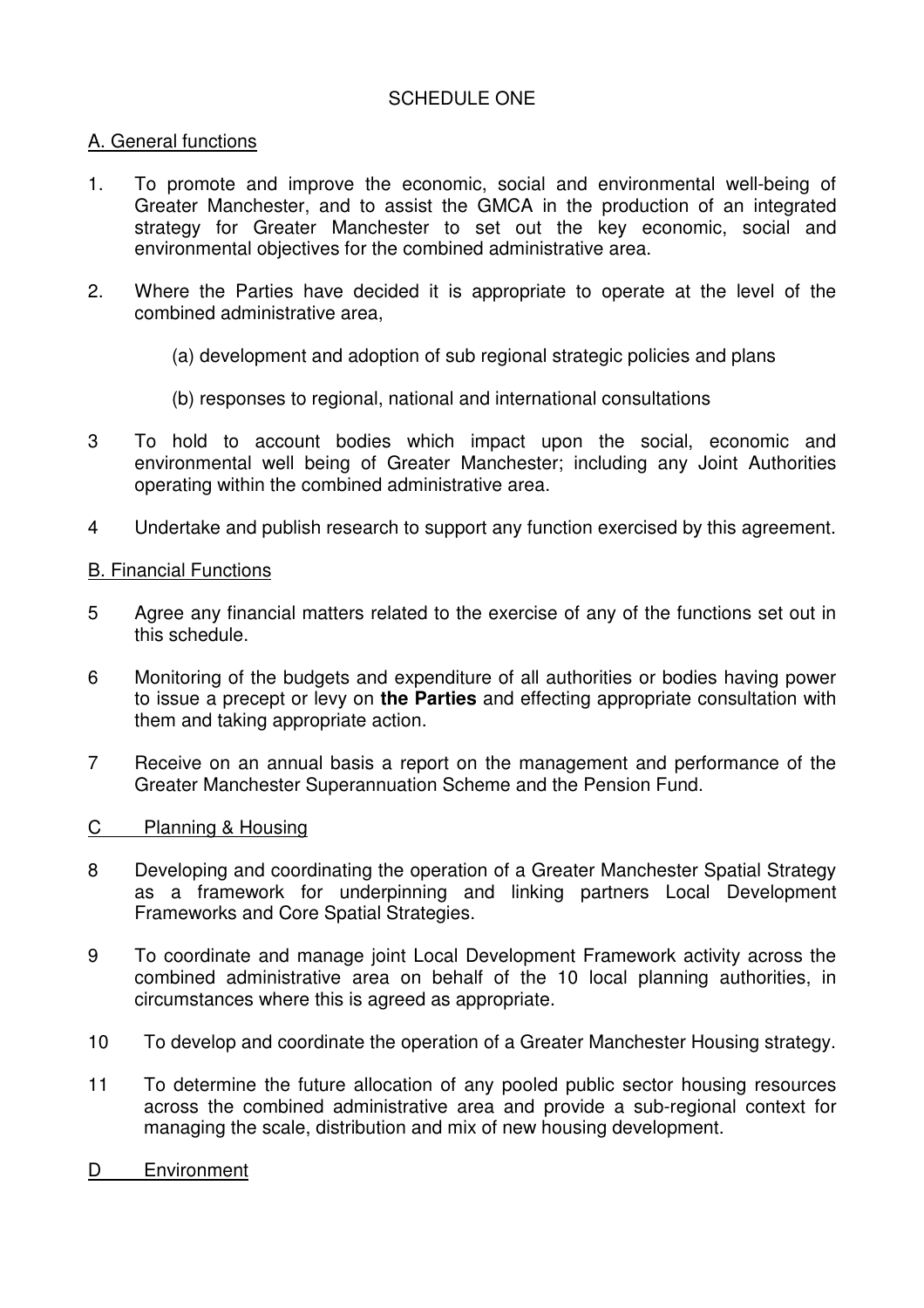- 12 Preparation and co-ordination of delivery of strategic plans and projects, design of infrastructure for the combined administrative area for the purpose of protecting and improving environmental quality, and liaison and advice with the Board and other work areas to ensure alignment of Plans and projects with environmental objectives.
- 13 Establish, and where appropriate, provide a governance pathway for agencies, groups and organisations whose remit is to drive forward environmental priorities.
- 14 Establishment and Management of effective strategy, plans and infrastructure to coordinate and deliver an effective response to Climate Change, including the establishment of a Climate Change Agency for the combined administrative area.
- 15 Together with the Greater Manchester Waste Disposal Authority (WDA), and Wigan Metropolitan Borough Council in its role as a WDA, to develop a comprehensive city regional sustainable waste management approach that encompasses commercial, industrial and construction and demolition waste streams, delivers synergies and economies of scale, and promotes sustainable production and consumption.

#### E Health

- 16 To develop a shared health vision for Greater Manchester.
- 17 To provide leadership and challenge for the development and delivery of high level health indicators within the context of a shared vision.
- 18 To coordinate the necessary response within Greater Manchester to the Audit Commission Review of health Inequalities within Greater Manchester and any such subsequent reviews.
- 19 To oversee, when appropriate, any interface between health and social care functions where this is appropriate at a Greater Manchester level.

#### F Public Protection

- 20 To, oversee where appropriate, measures to protect the community from terrorism, disasters and organised crime.
- 21 To collaborate in measures to ensure reduction in crime and disorder and to improve community safety.
- 22 To co-ordinate measures to improve service delivery in the field of public protection to ensure services that best meet the needs of the community and raise public confidence.

#### G Improvement and Efficiency

- 23 To establish a Manchester City Region Improvement and Efficiency Strategy.
- 24 To provide effective overarching governance arrangements to deliver the Strategy, Identify innovative ways of working to deliver the Strategy, maximise skills,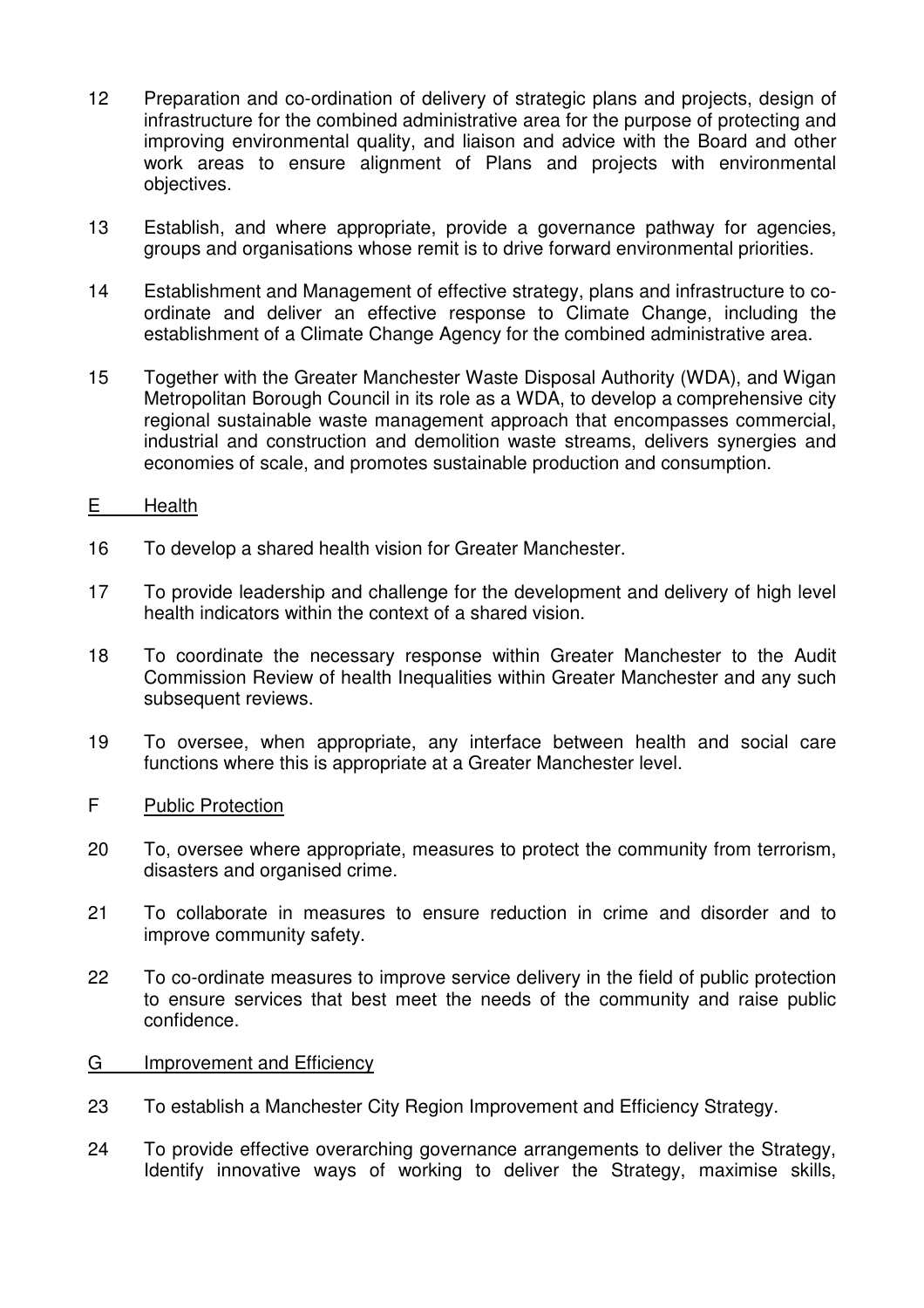knowledge and expertise within the City Region to deliver the strategy and seek and secure available funding.

- H . Other Miscellaneous Functions
- 25 To act as:
	- i.) the joint committee for trading standards and related functions for the purposes of paragraph 15 of Schedule 8 to **the Local Government Act 1985**;
	- ii.) a joint committee in respect of the grants and schemes pursuant to Section 48 of that Act **(subject to the provisions of that section and taking account of the fact that the GMCA is not a constituent council for the purposes of a Section 48 scheme)**;
	- iii.) a joint committee in respect of schemes and relevant activities under Section 88 of that Act;
	- iv.) a joint committee in respect of the Greater Manchester County Record Office;
	- v.) a joint committee for such other purpose or purposes as all the **Parties** concerned may at any time agree.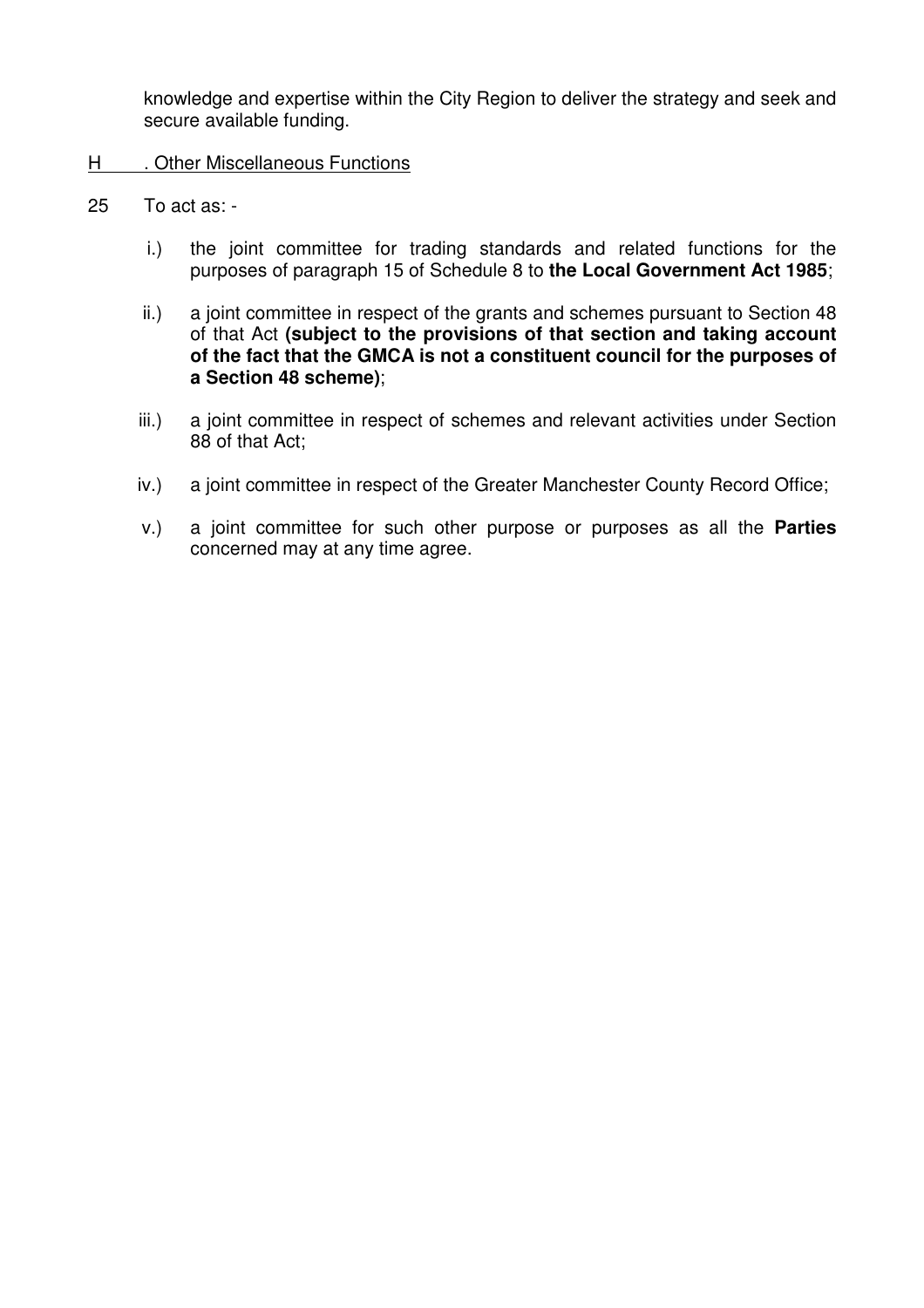#### SCHEDULE TWO

#### TERMS OF REFERENCE

The terms of reference for the Board are to:-

- (a) conduct its business and direct its affairs in accordance with any policies and guidelines which may from time to time be jointly agreed by the parties to this agreement and as set out in this agreement;
- (b) receive and, if approved, adopt recommendations from the Business Leadership Council, or any Sub Committee or Commission set up by virtue of this agreement with or without amendment, addition or deletion;
- . (c) work together in order to achieve the promotion or improvement of the economic, physical and social well being of the Manchester City Region, its people and businesses, through measures and joint actions which member authorities may determine from time to time;
- (d) work with other appropriate agencies and bodies beyond Greater Manchester in order to achieve the above objective;
- (e) operate within the regional context of N W England and whatever regional structures and arrangements are in place;
- (f) provide a forum for the discussion of matters of common concern and interest;
- (g) provide a means of co-ordination and decision-making in respect of joint action and working including the monitoring of joint professional teams and units;
- (h) exercise statutory functions which the parties to this agreement are required or empowered to refer or delegate to joint committees;
- (i) to consult and liaise with other bodies or organisations of a public or quasi-public nature exercising functions or carrying out activities which are of importance to Greater Manchester;
- (j) to provide a forum for consulting with other bodies on issues of common interest;
- (k) to keep under review expenditure incurred and services provided by Joint Authorities and to keep under review and control expenditure incurred and services provided by the parties to this agreement s and other bodies, teams or units under arrangements or statutory provisions whereby costs are recoverable from or chargeable to some or all of the parties to this agreement, whether by levy or otherwise;
- (l) to watch over, protect and promote the interest, rights, powers, functions and duties of the parties to this agreement and local government generally in Greater Manchester;
- (m)to provide a means for the formulation and expression of joint views of the parties to this agreement to the Local Government Association, central government and other bodies and organisations in respect of legislation, proposed legislation and other matters of concern, interest or relevance to Greater Manchester;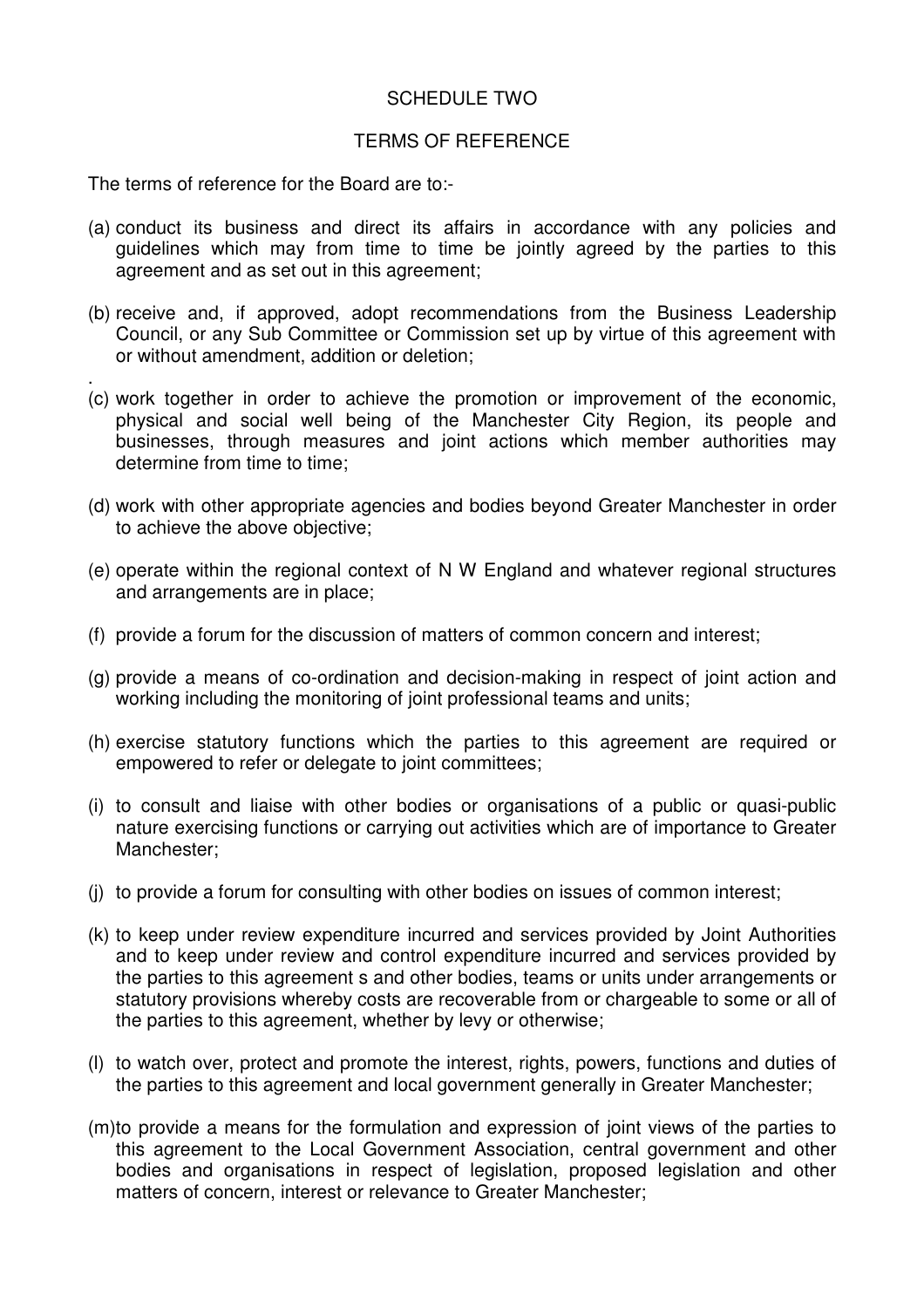- (n) to provide a means of contact and liaison with institutions of the European Communities and to advance the interests of Greater Manchester in Europe and elsewhere in the world; and
- (o) approve an annual statement of accounts of the Board made up to the 31st March in each year for submission to its Annual General Meeting.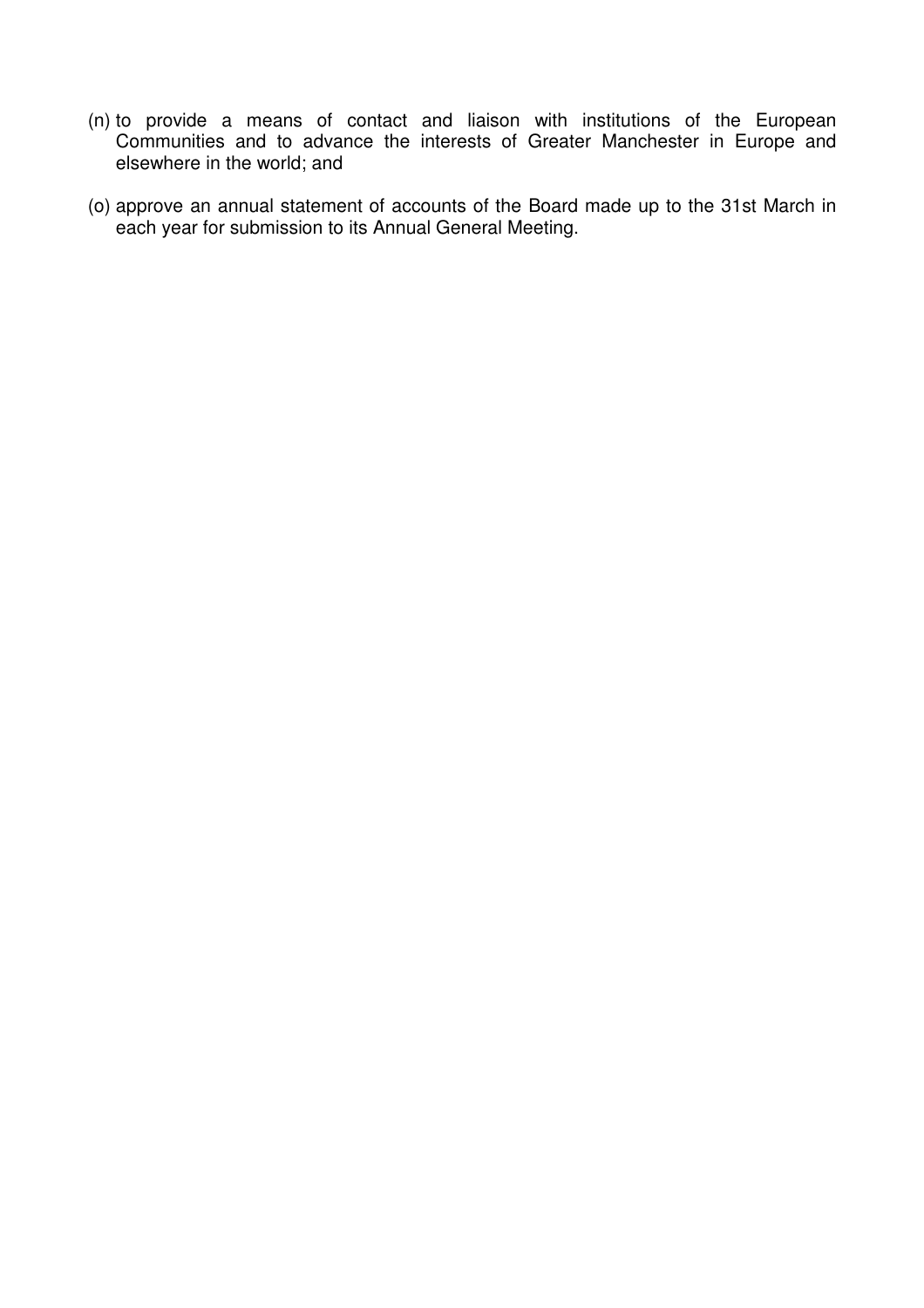#### SCHEDULE 3

#### Rules of Procedure

1. Annual General Meeting.

There will be an Annual General Meeting of the Board in the June of each year.

The AGM will annually elect –

The Chair Vice Chairs

See Paragraphs 10 of the Operating Agreement.

2. Duration of Appointments.

See Paragraph 6 of the Operating Agreement.

3. Servicing.

See paragraph 15.3 of the Operating agreement.

- 4. Meeting Agendas.
	- (i.) The Chair of the Board will decide upon the agenda for the meetings of the Board. He/she may put on the agenda of any meeting any matter which he/she wishes
	- (ii.) Any member of the Board may require the Secretary to make sure that an item is placed on the agenda of the next available meeting of the Board for consideration.
	- (iii.) The Secretary will make sure that an item is placed on the agenda of the next available meeting of the Board where any Commission or the Business Leadership Council have resolved that an item be considered by the Board.
	- (iv.) Any Party to this agreement may ask the Chair of the Board to put an item on the agenda of **a meeting of the** Board for consideration. If the item is in line with the Terms of Reference (Schedule 2) then this request must be agreed by the Chair and the item considered at the next available meeting of the Board. The notice of the meeting will give the name of the Party which asked for the item to be considered.
	- (v.) The Secretary or Honorary Treasurer may include an item for consideration on the agenda of a **meeting of the** Board.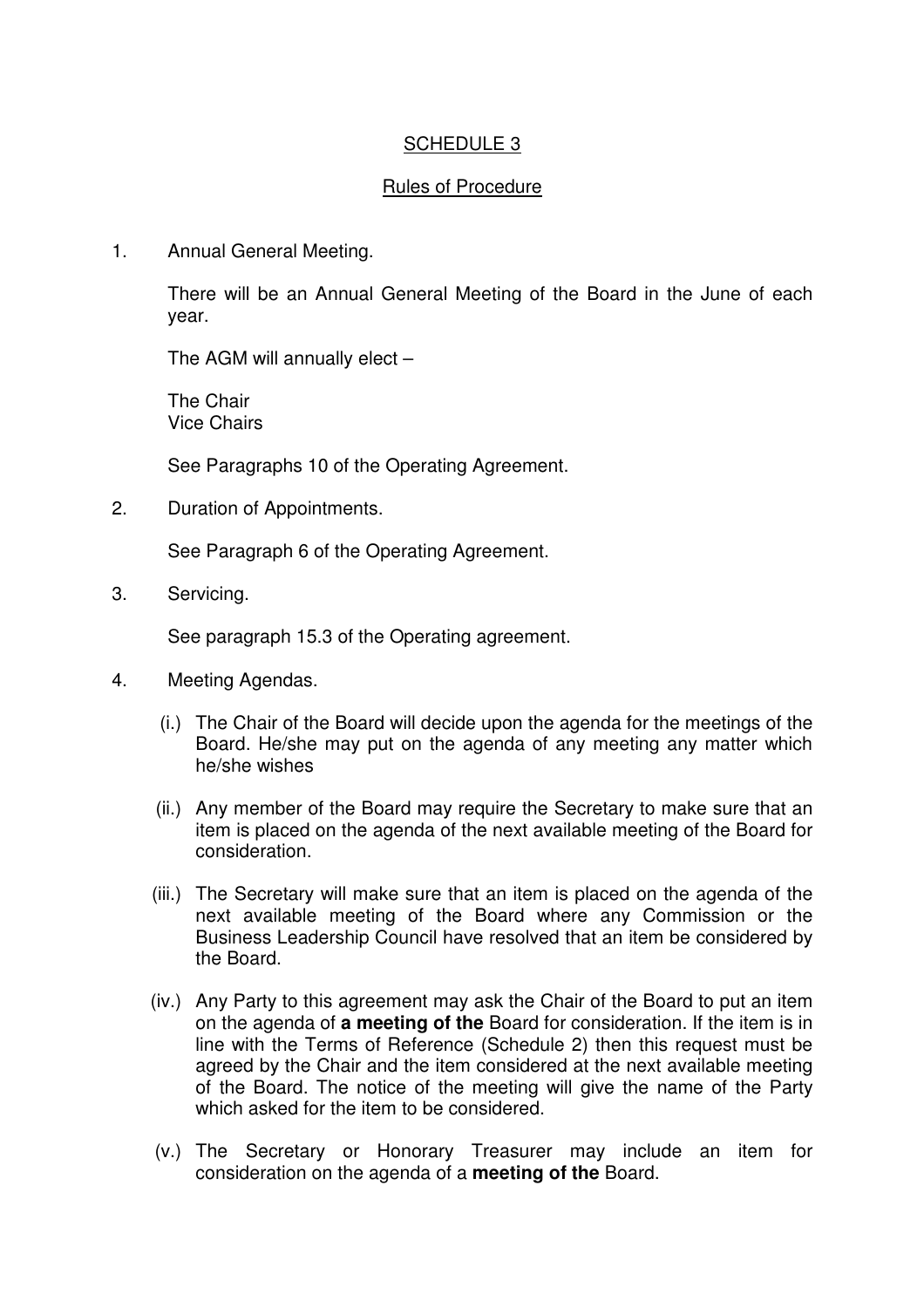(vi.) Any item proposed to be included on the agenda for any Board meeting in accordance with 4(i)-(v) above which is not submitted before 5 clear days of the meeting shall not be included on the agenda for that meeting unless it is agreed by the Chair. In this case the amended agenda for the meeting will state the reason for the late acceptance of any such item.

See also Paragraphs 8, 9 and 10 of the Operating Agreement.

5. Substitutes.

See Paragraph 6 of the Operating Agreement.

6. Sub-Committees.

See Paragraphs 8 & 9 of the Operating Agreement.

7. Voting.

See Paragraph 12 of the Operating Agreement.

8. Quorum.

See Paragraph 10 of the operating Agreement.

- 9. Rules of Debate.
	- (i) A motion or amendment shall not be discussed unless it has been proposed and seconded.
	- (ii) A Member shall address the Chair and direct any speech to the question under discussion. If two or more Members indicate they wish to speak the Chair shall call on one to speak first.
	- (iii) An amendment shall be
		- (a) to leave out words
		- (b) to leave out words and insert or add others
		- (c) to insert or add words but any such amendment must not have the effect of introducing a new proposal into or of negating the original motion.
	- (iv) A Member shall not speak for longer than 5 minutes on any matter without the consent of the Board.
	- (v) No Member shall address the Board more than once on any issue unless this be by invitation of the Chair, but the mover of an original motion may reply, in which reply no new matter shall be introduced, but the reply shall be confined strictly to answering the previous observations.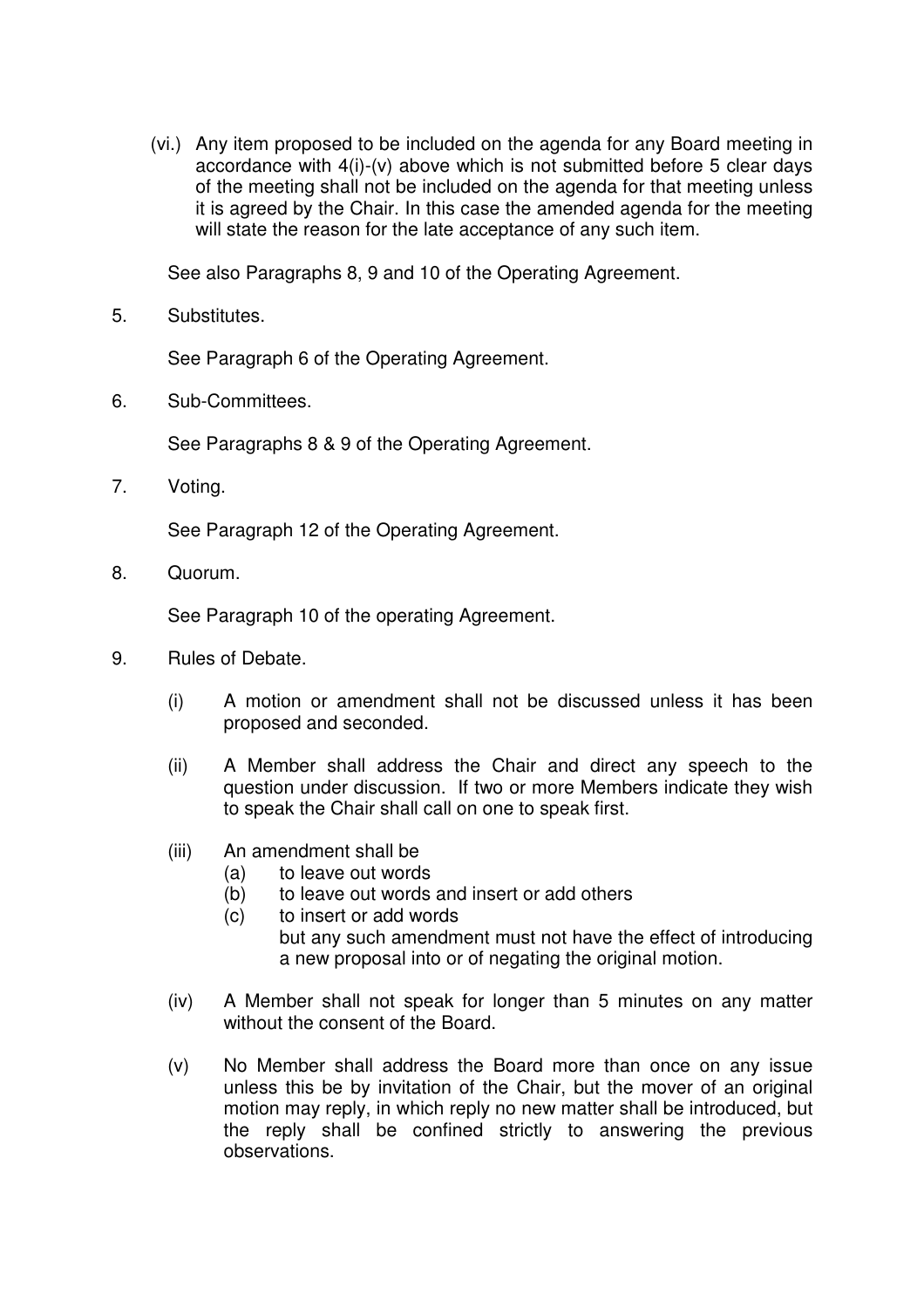- (vi) A Member may claim to speak on a point of order or in personal explanation and shall be entitled to be heard forthwith. A point of order shall relate only to an alleged breach of a specified statutory provision or this constitution or any of its Schedules and the way in which the Member raising it considers that it has been broken. A personal explanation shall be confined to some material part of a former speech by him in the current debate which may appear to have been misunderstood. The ruling of the Chair on a point of order or on the admissibility of a personal explanation shall not be open to discussion
- (vii) If an amendment is rejected other amendments may be moved on the original motion. If an amendment is carried, the motion as amended shall take the place of the original motion and shall become the motion upon which any other amendment may be moved.
- (viii) A further amendment shall not be moved until the Board has disposed of every amendment previously moved, provided that the Chair shall have discretion to allow debate to take place on two or more amendments.
- (ix) A Member at the conclusion of a speech of another representative may move without comment
	- (a) that the question be now put
	- (b) that the debate be now adjourned
	- (c) that the Board proceed to the next business
	- (d) that the Board do now adjourn

 If such a motion is seconded, the Chair, shall, subject to the mover's right to reply, put the motion to the vote, and if it is carried -

 $\frac{1}{2}$  in case (a) - the motion then before the meeting shall, subject to the right of reply, be put to the vote; or

 in case (b) - the debate on the motion then before the Board shall stand adjourned until the next ordinary meeting of the Board; or

 in case (c) - the motion then before the Board shall be regarded as lost and the Board shall proceed to the next item on the Agenda, if any; or in case (d) - the meeting shall stand adjourned.

- (ix) If the Chair is of the opinion that the matter before the Board has been sufficiently discussed he may put the motion that the question now be put
- (x) The Chair shall decide all questions of order and any ruling by the Chair upon such questions and the interpretations of these Standing Orders, and upon matters arising in debate shall be final and shall not be open to discussion.
- 10. Admission of Public.

All meetings of the Board shall be open to the Public (including the Press) except to the extent that they are excluded whether during the whole or part of the proceedings either:-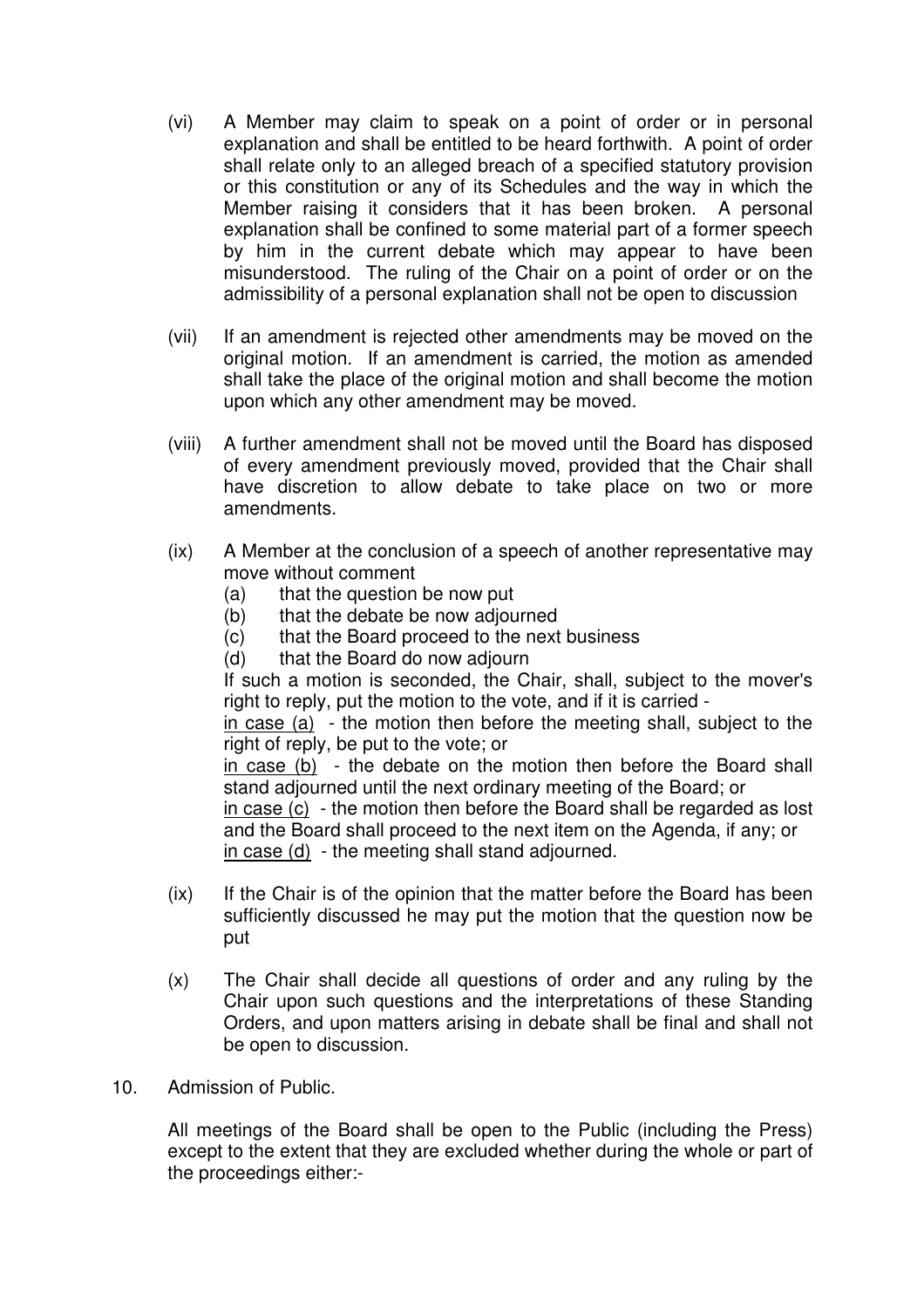- (i) In accordance with Section 100A(2) of the Local Government Act 1972 **or Regulation 4(2)(a) of the The Local Authorities (Executive Arrangements) (Meetings and Access to Information) (England) Regulations 2012**; or
- (ii) By resolution passed to exclude the public on the grounds that it is likely, in view of the nature of the proceedings, that if members of the public were present there would be disclosure to them of exempt information as defined in Section 100I of the Local Government Act 1972 **(and Regulation 2 of The Local Authorities (Executive Arrangements) (Meetings and Access to Information) (England) Regulations 2012).** Any such Resolution shall identify the proceedings or the part of the proceedings to which it applies and state the description, in terms of Schedule 12A to the Local Government Act 1972 of the exempt information giving rise to the exclusion of the public.
- 11. Public Rights of Appeal
	- i) This Rule applies where a member of the public has requested the Secretary that a report to be considered at a meeting of the Board or any public meeting of a Committee or Commission operating under this constitution which contains exempt information should be discussed in the public part of the agenda or that s/he should have access to inspect the report or any background document
	- ii) If the Secretary (after consulting the Chief Officer responsible for the report) agrees to the request, the report (and any requested background document) will be made available to the member of the public and on the GMCA/AGMA website.
	- iii) If the Secretary (after consulting the Chief Officer responsible for the report) refuses the request, s/he must give the member of the public reasons for the decision, together with details of the appeals procedure.
	- iv) The process for appealing against the Secretary's decision is as follows:
		- (a) the appellant must write to the Secretary at least 24 hours before the meeting in question and any request after this time will be invalid.
		- (b) The appeal will be dealt with in private as the first item on the agenda
		- (c) The Secretary or the relevant Chief Officer will give the reasons for their decisions (without the appellant being present) and will answer questions from members
		- (d) The appellant will then be called into the meeting and the Chair will summarise the reasons given for the refusal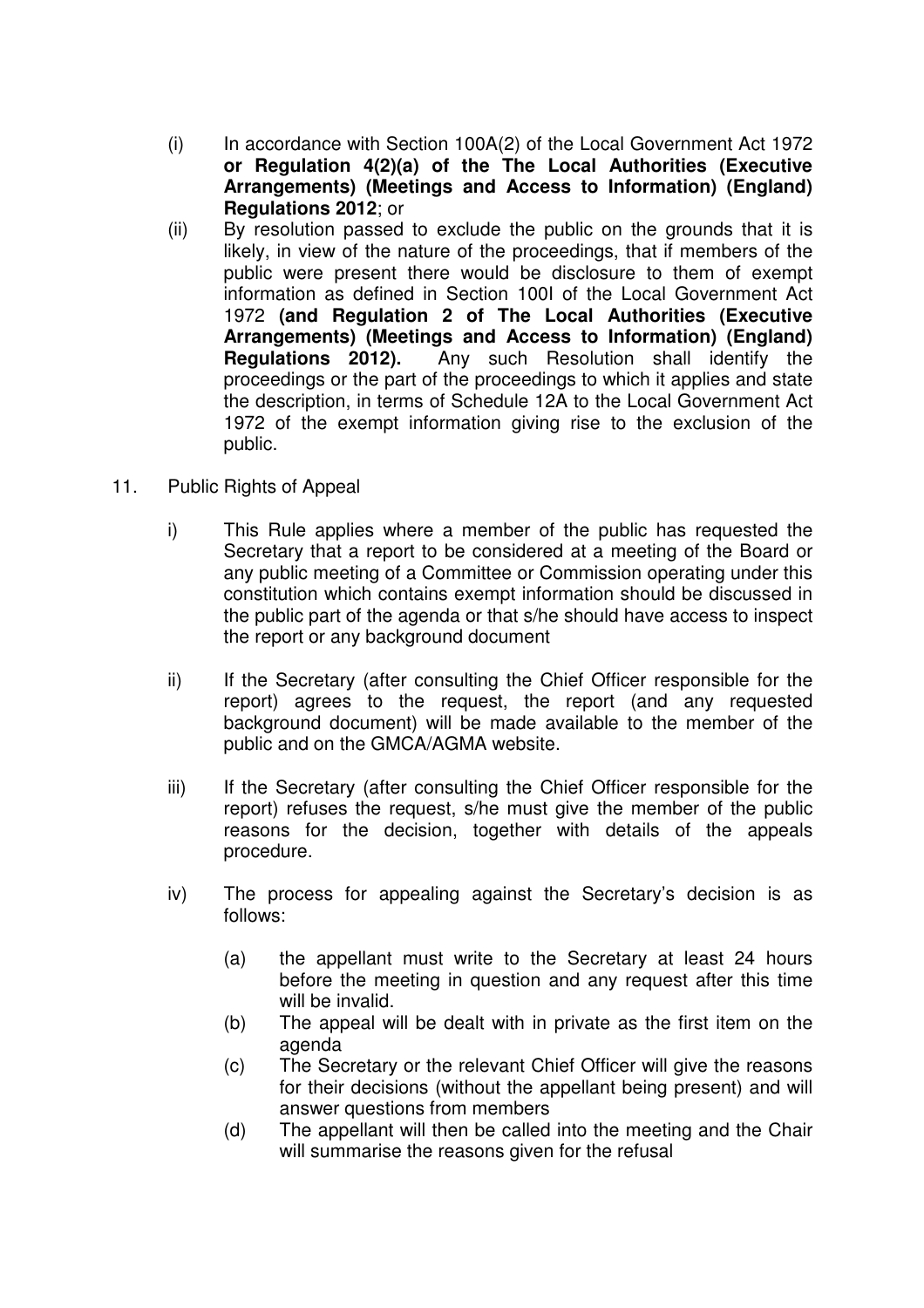- (e) The appellant will be given an opportunity to address the meeting give and to justify their request and members will be able to ask questions of the appellant (but having regard to the confidentiality of the item)
- (f) The appellant will then withdraw and the meeting will consider and determine the appeal
- 12. Disorderly Conduct.
	- (i) If the Chair is of the opinion that a Member has misconducted, or is misconducting him or herself by persistently disregarding the ruling of the Chair or by behaving irregularly, improperly or offensively or by wilfully obstructing the business of the Board the Chair may notify the meeting of that opinion and may take any of the following actions either separately or in sequence:
		- (a) the Chair may direct the Member to refrain from speaking during all or part of the remainder of the meeting
		- (b) the Chair may direct the Member to withdraw from all or part of the remainder of the meeting
		- (c) the Chair may order the Member to be removed from the Meeting
		- (d) the Chair may adjourn the meeting for such period as shall seem expedient to him
	- (ii) In the event of general disturbance which in the opinion of the Chair renders the due and orderly dispatch of business impossible, the Chair, in addition to any other power invested in the Chair, may without question, adjourn the meeting of the Board for such periods as in the Chair's discretion shall be considered expedient.
- 13. Urgent Business.

Any member of the Board may, with the agreement of the Chair, raise an item of urgent business during the course of any meeting of the Board.

See also section 4 (vi) of this Schedule

- 14. Declaration of Interests.
	- (i.) Any elected member of the Board or any Commission or Sub Committee established under this operating agreement must disclose any personal interests in any business conducted by any meeting held under this operating agreement in accordance with the Member's Code of Conduct.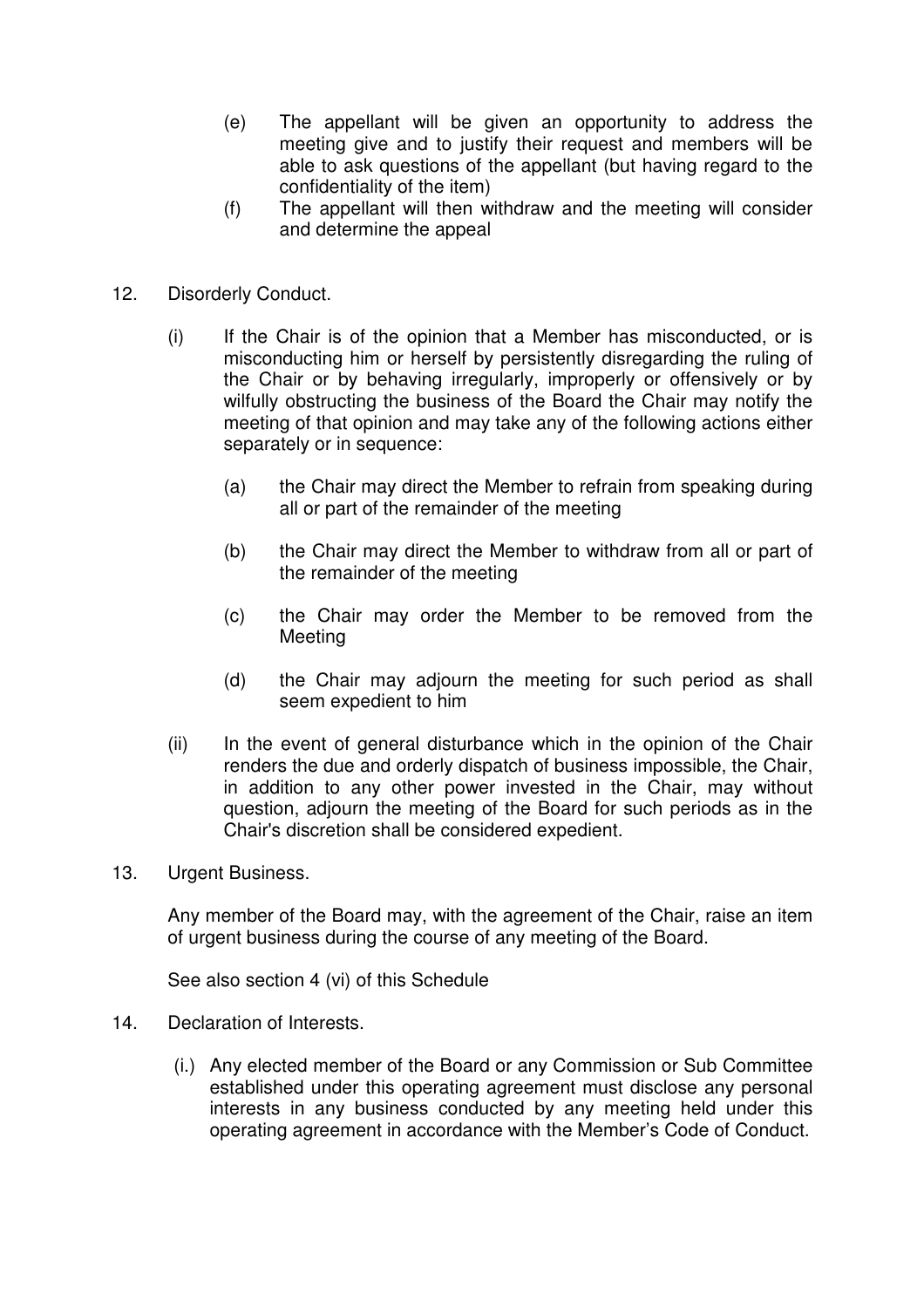- (ii.) Any other person who is a member of any Commission or Sub Committee established under this operating agreement must disclose any personal interests in any business conducted by any meeting held under this operating agreement. Such a declaration must occur at the start of the relevant item of business or as soon the interest becomes apparent. Upon declaration of any such personal interest it shall be for the other members of the meeting to determine what action should be taken as a result of the disclosure of any personal interest.
- 15. Access to Documents.
	- (i) Notices Of Meeting

At least five clear days notice of any meeting of the Board will be given by posting details of the meeting at the address specified in Paragraph 24.1 of this operating agreement

(ii) Access To Agenda And Reports Before The Meeting

Copies of the agenda and reports of the Board**,** if available, will be available for inspection at the address specified in Paragraph 24.1 of this operating agreement at least five clear days before the meeting. If an item is added to the agenda later, the revised agenda and any such item will be open to inspection at the time the item is added to the agenda.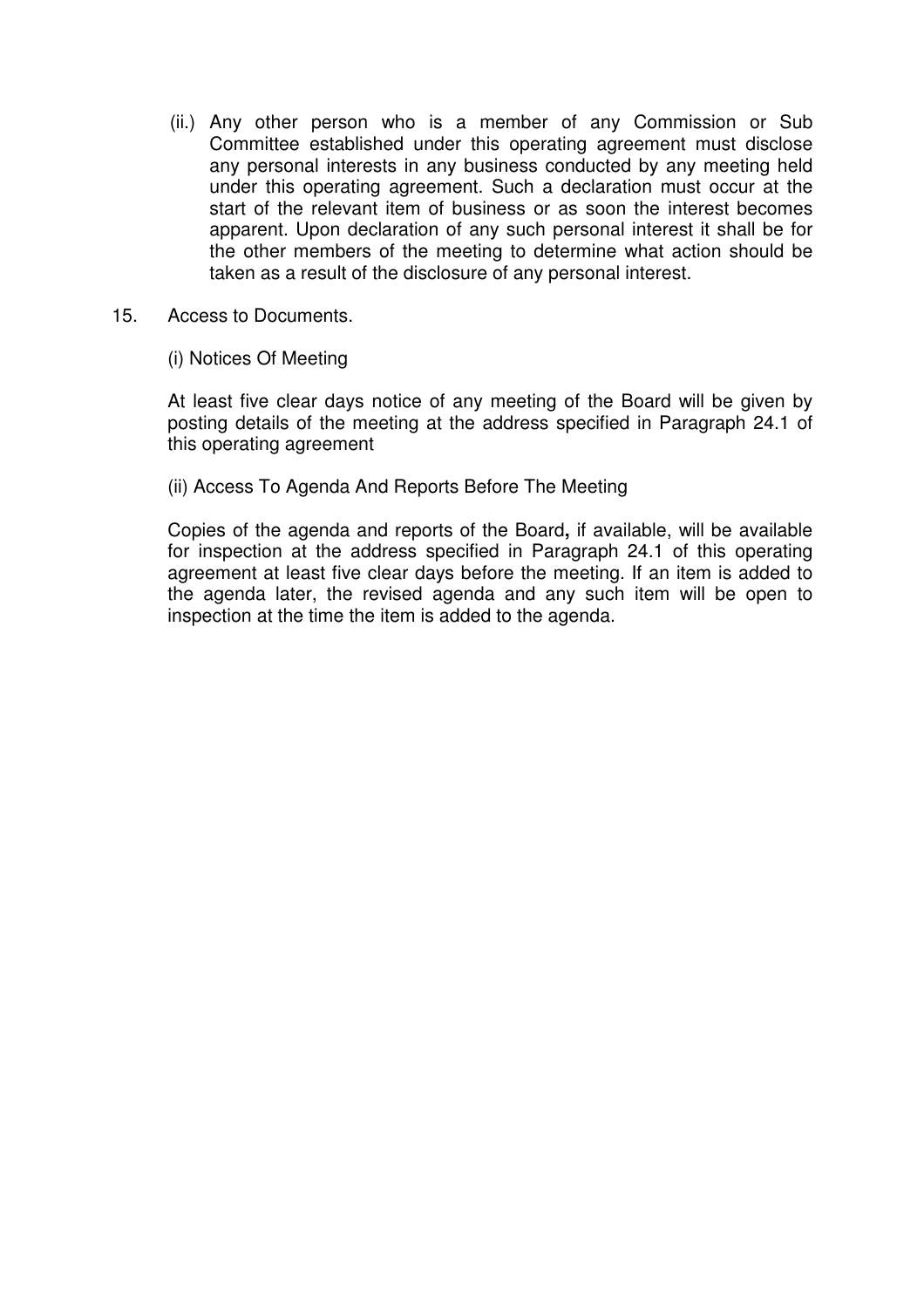(iii) Supply of Copies

Copies of:

- any agenda and reports which are open to public inspection;
- any further statements or particulars necessary to indicate the nature of the items in the agenda;

shall be available from the address specified in Paragraph 24.1 of this operating agreement to any person on payment of a charge for postage and any other costs.

#### (iv) Access To Minutes Etc After The Meeting

Copies of the following will be made available for six years after a meeting:

- the minutes of the meeting, records of decisions taken, together with reasons, for all meetings of the Board, excluding any part of the minutes of proceedings when the meeting was not open to the public or which disclose exempt or confidential information;
- a summary of any proceedings not open to the public where the minutes open to inspection would not provide a reasonably fair and coherent record;
- the agenda for the meeting; and
- reports relating to items when the meeting was open to the public.

(v). Background Papers

The author of the report will set out in every report a list of those documents (called background papers) relating to the subject matter of the report which in his/her opinion:

- disclose any facts or matters on which the report or an important part of the report is based; and
- which have been relied on to a material extent in preparing the report

(vi) Public inspection of background papers

Background papers listed in any report shall be made available by the authority which employs the author of any such report. One copy of each will be made available for public inspection for four years after the date of the meeting.

#### **15a Public Rights of Appeal**

This Rule applies where a member of the public has requested the Secretary that a report to be considered at a meeting of the Board or any public meeting of a Committee or Commission operating under this constitution which contains exempt information should be discussed in the public part of the agenda or that s/he should have access to inspect the report or any background document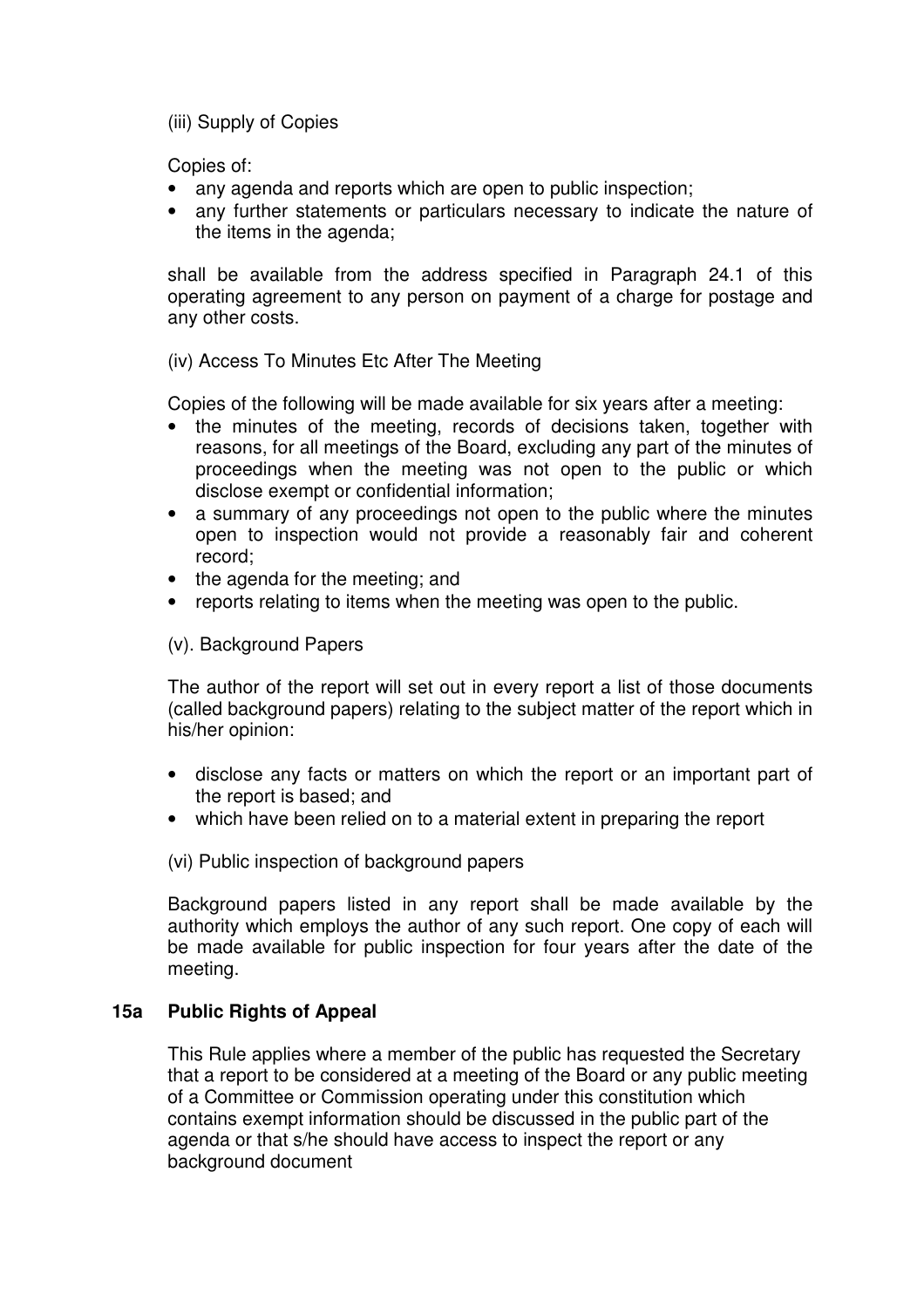If the Secretary (after consulting the Chief Officer responsible for the report) agrees to the request, the report (and any requested background document) will be made available to the member of the public and on the GMCA website.

If the Secretary (after consulting the Chief Officer responsible for the report) refuses the request, s/he must give the member of the public reasons for the decision, together with details of the appeals procedure.

The process for appealing against the Secretary's decision is as follows:

- (a) the appellant must write to the Secretary at least 24 hours before the meeting in question and any request after this time will be invalid.
- (b) The appeal will be dealt with in private as the first item on the agenda
- (c) The Secretary or the relevant Chief Officer will give the reasons for their decisions (without the appellant being present) and will answer questions from members
- (d) The appellant will then be called into the meeting and the Chair will summarise the reasons given for the refusal
- (e) The appellant will be given an opportunity to address the meeting give and to justify their request and members will be able to ask questions of the appellant (but having regard to the confidentiality of the item)
- (f) The appellant will then withdraw and the meeting will consider and determine the appeal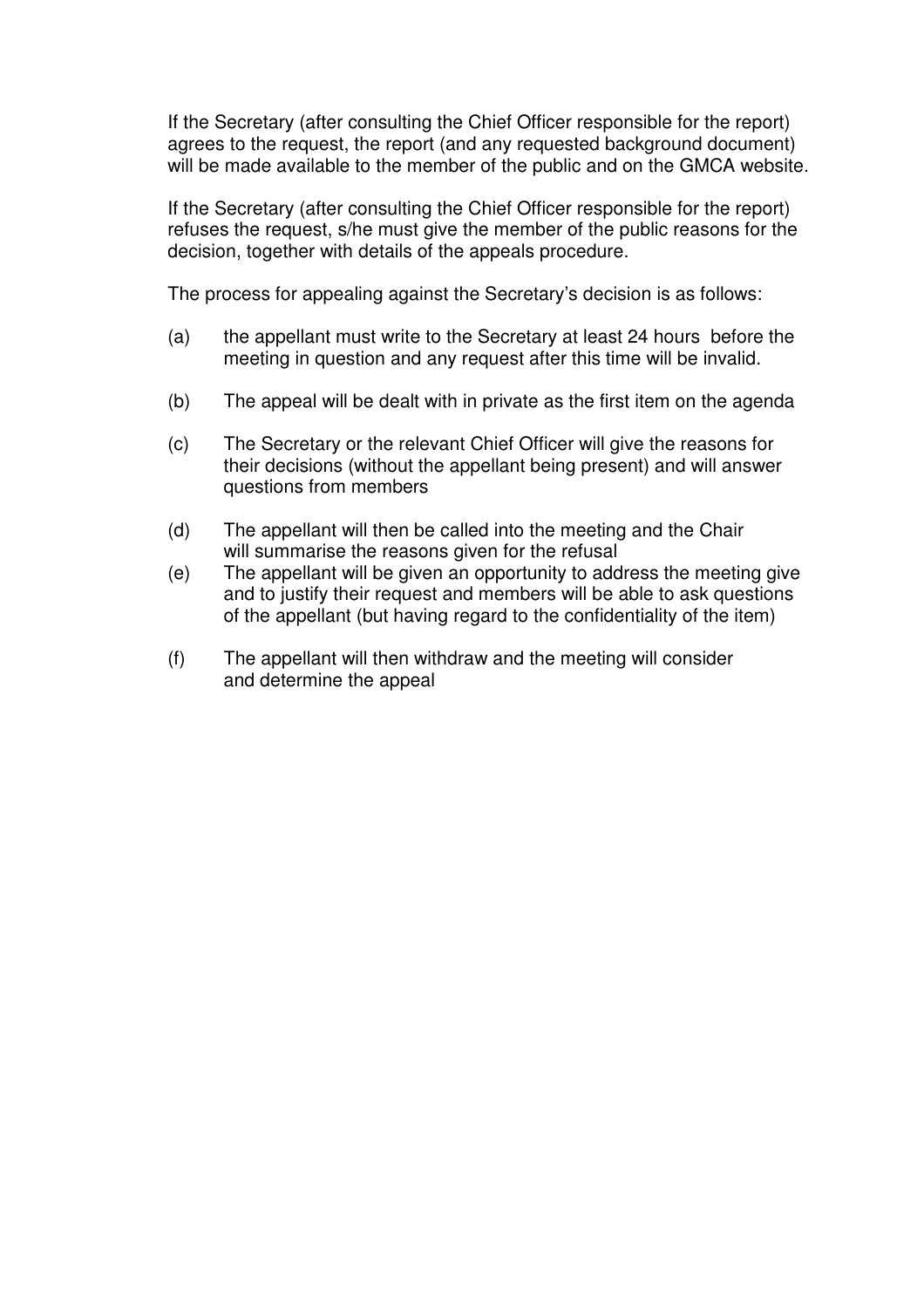#### 16. Suspension of Rules of Procedure

 Any of the preceding Rules of Procedure Orders may be suspended at any meeting so far as regards any business on the Agenda for such a meeting, providing that the majority of the members present and voting so decide.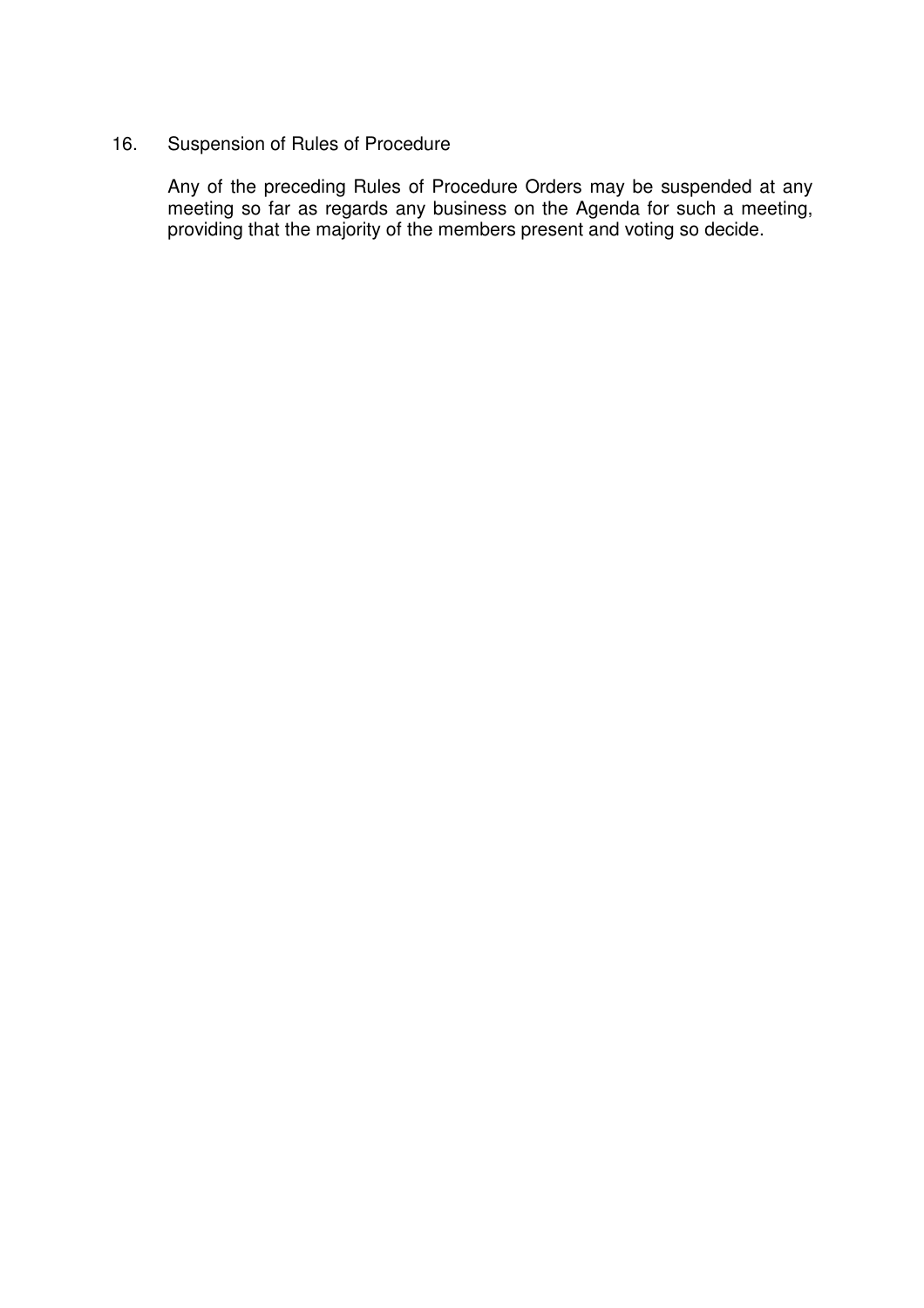#### SCHEDULE 4

#### **Scrutiny Arrangements**

**[The former content of Schedule 4 was replaced by the new scrutiny arrangements contained in Schedule 3 of the Operating Agreement between the Parties brought into effect on 1st April 2011 and amended June 2012 as set out below (note that the references therein to "this Constitution" are to the GMCA Constitution).]**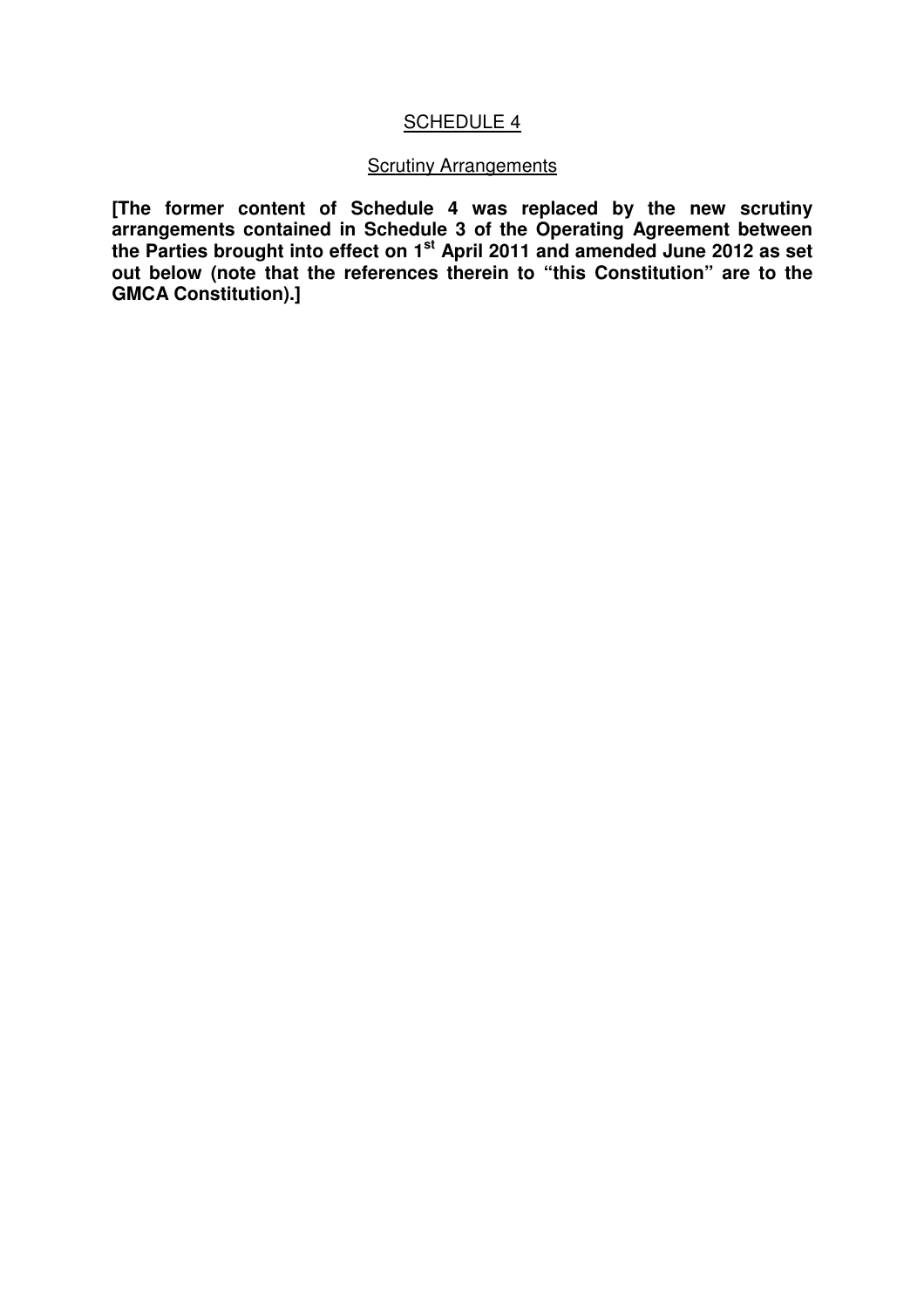#### **Extract from GMCA Operating Agreement Schedule 3**

#### **Scrutiny Arrangements for GMCA, TfGMC and TfGM**

- 1. Introduction
- **1.1 Schedule 3 to the Operating Agreement dated 1st April 2011 and made between (1) the GMCA and (2) the Constituent Councils contains a protocol that provides a framework for carrying out joint scrutiny work of -** 
	- (a) The AGMA Executive Board;
	- (b) The GMCA;
	- (c) TfGMC; and
	- (d) TfGM
- 1.2 The key provisions of this Scrutiny Protocol in relation to the GMCA, TfGMC and TfGM are set out for information below.
- 1.3 The Scrutiny Protocol will be reviewed annually to ensure that it remains relevant.
- 1.4 References in these Arrangements to major and strategic decisions of the TfGMC taken in accordance with the delegations set out in Part 3 Section B II of this Constitution include major and strategic decisions taken by subcommittees of TfGMC in accordance with such delegations.
- 

#### o **2. Objectives of scrutiny of the GMCA, TfGMC and TfGM**

- o 2.1 These arrangements have been established to act as a focus for the scrutiny and challenge of the GMCA, the TfGMC and the TfGM, and for investigating matters of strategic importance to residents within the combined administrative area covered by the Constituent Councils.
- 
- o 2.2 The role of these arrangements will include:
	- o (a) monitoring:-
	- o
	- o (i) the decisions of the GMCA; and
	- $\circ$  (ii) major and strategic decisions of the TfGMC which are taken by the TfGMC in accordance with the delegations set out in Part 3 Section B II of this Constitution;
	- o and to make recommendations for improvement and/or change;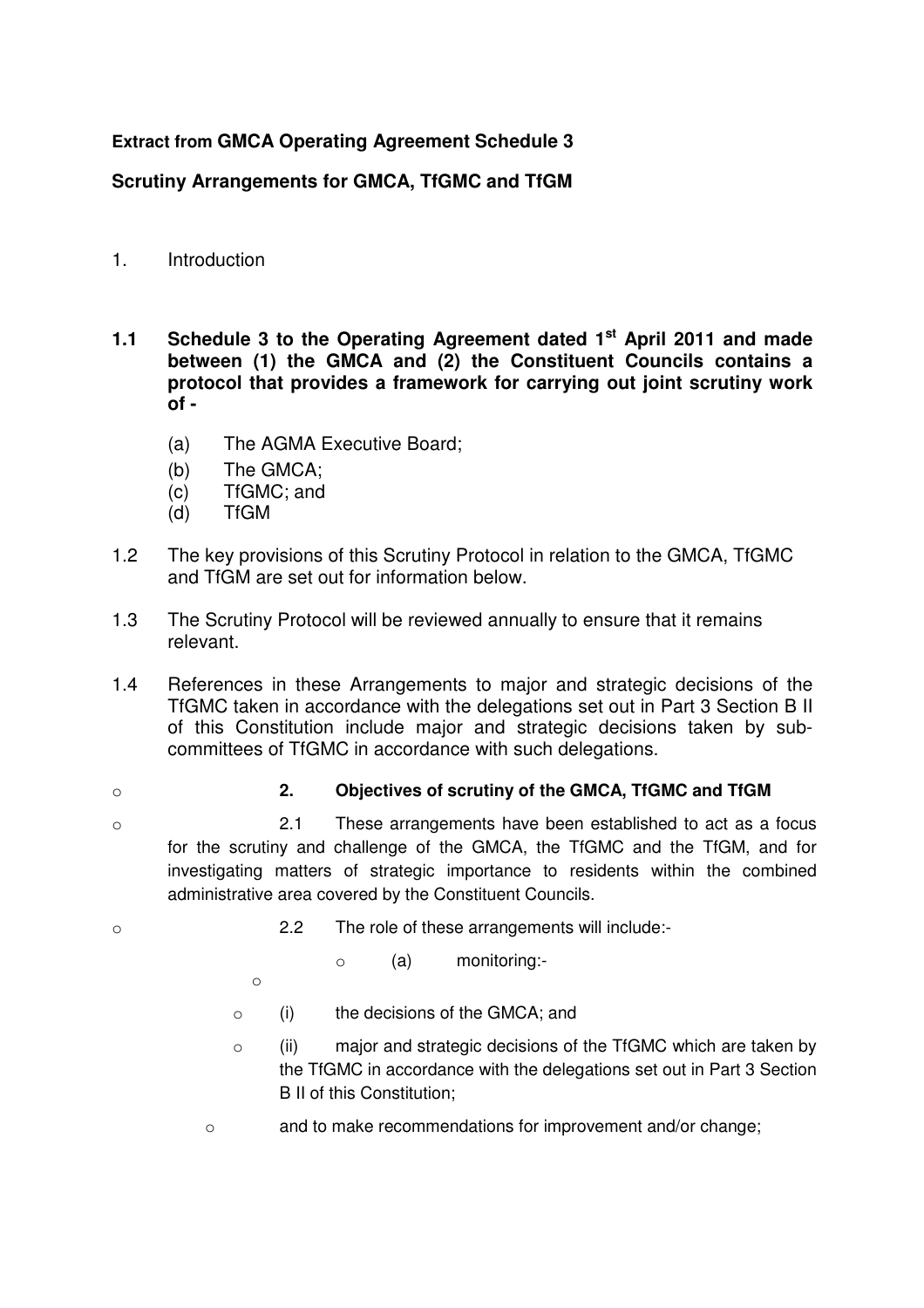- o (b) investigating matters of strategic importance to residents of the Constituent Councils and reporting with recommendations to the GMCA or the TfGMC as appropriate;
- o (c) reviewing the performance of the GMCA against objectives within the Greater Manchester Strategy;
- o (d) facilitating the exchange of information about the work of the GMCA and the TfGMC and to share information and outcomes from reviews;
- o (e) The role of these arrangements in relation to the TfGM will include:
	- o (i) monitoring the TfGM's delivery of transport services against the Local Transport Plan and to make recommendations for improvement and/or changes;
	- o (ii) obtaining explanations from the TfGM regarding its delivery of transport services.
- o (f) The terms of reference for these scrutiny arrangements and the work programme in relation to scrutiny of the GMCA and the TfGMC will be subject to an annual review.

### **TfGM**

- o **3. Operation of Scrutiny Arrangements for GMCA, TfGMC and**
- o 3.1 A pool of elected members (the "Scrutiny Pool") will be established which will comprise of 3 councillors from each of the Constituent Councils. Appointees to the Scrutiny Pool must not be members of the Executive Board, the GMCA (including substitute members) or the TfGMC. Both sexes must be represented within the 3 elected members from each of the Constituent Councils.
- o 3.2 Appointments to the Scrutiny Pool by the Constituent Councils will be made in accordance with the principles of political balance set out in Section 15(5) of the LGHA 1989.
- o 3.3 Any elected member appointed to the Scrutiny Pool under these scrutiny arrangements who is also appointed to any Committee or Sub Committee of the GMCA cannot participate in the operation of the scrutiny arrangements on any issues which were taken at any meeting of the GMCA or any Committee or Sub Committee of the GMCA at which they were present.
- 3.4 The term of office for members of the Scrutiny Pool will be one year from the date of the annual council meeting of the Constituent Council that appoints them to the Scrutiny Pool unless:-
	- (a) they cease to be an elected member of the Constituent Council that appointed them;
	- (b) they wish to no longer participate in these arrangements; or
	- (c) the Secretary to AGMA is advised by any of the Constituent Councils that it wishes to change one or more of its appointees to the Scrutiny Pool in accordance with paragraphs 3.1-3.3 of this Clause 3.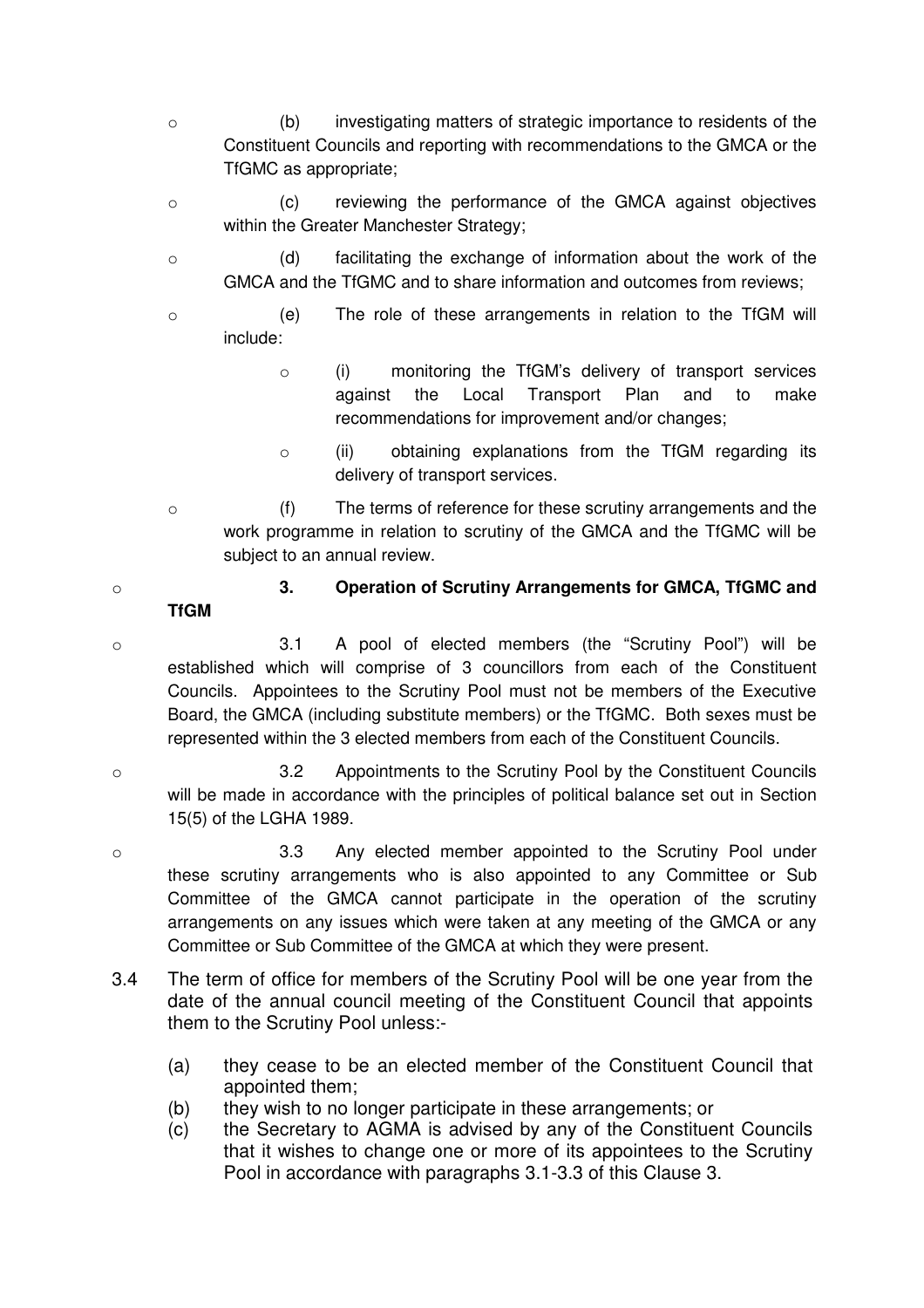3.5 Non-voting members may be co-opted to participate in these arrangements from all or any of the associated authorities or from other organisations as the Scrutiny Pool members may decide.

#### **4. Meetings of Scrutiny Pool Members**

- 4.1 The members appointed to the Scrutiny Pool under Clause 3 above will hold at least one joint annual meeting and may convene additional joint meetings in accordance with these arrangements.
- 4.2 At the annual joint meeting the Scrutiny Pool members will:
	- (a) elect a Chair and Vice Chair. The Chair and Vice Chair must come from different political groups.
	- (b) determine the areas of review and scrutiny that they wish to pursue during the ensuing 12 months.
	- (c) agree to establish Scrutiny Panels from amongst their number in order to carry out agreed areas of review and scrutiny.
- 4.3 The quorum for this annual meeting and any other joint meetings held under this Clause 4 will be 10, and must include representatives of at least 7 of the Constituent Councils.
- 4.4 The principle of decision making at any such joint meeting shall be that, wherever possible decisions will be made by agreement, without the need for a vote. If a vote is necessary it will be a simple majority of those present and the Chair will not have a casting vote.
- 4.5 The venue for each annual meeting and any other joint meetings held under this Clause 4 will be decided by the Chair and notified to Constituent Councils for inclusion on their Council web sites.
- 4.6 Notice of the annual meeting and any other joint meetings held under this Clause 4 will be sent to each Scrutiny Panel member in accordance with the requirements of the Local Government Act 1972.
- 4.7 The Chair will approve the agenda for each annual meeting and any other joint meetings held under this Clause 4; however, any member of the Scrutiny Panel will be entitled to require an item to be placed on the agenda for the meeting.
- 4.8 Subject to paragraphs 4.1-4.7 of this Clause 4, meetings will proceed in accordance with the Rules of Procedure set out at Schedule 3 to the AGMA Operating Agreement.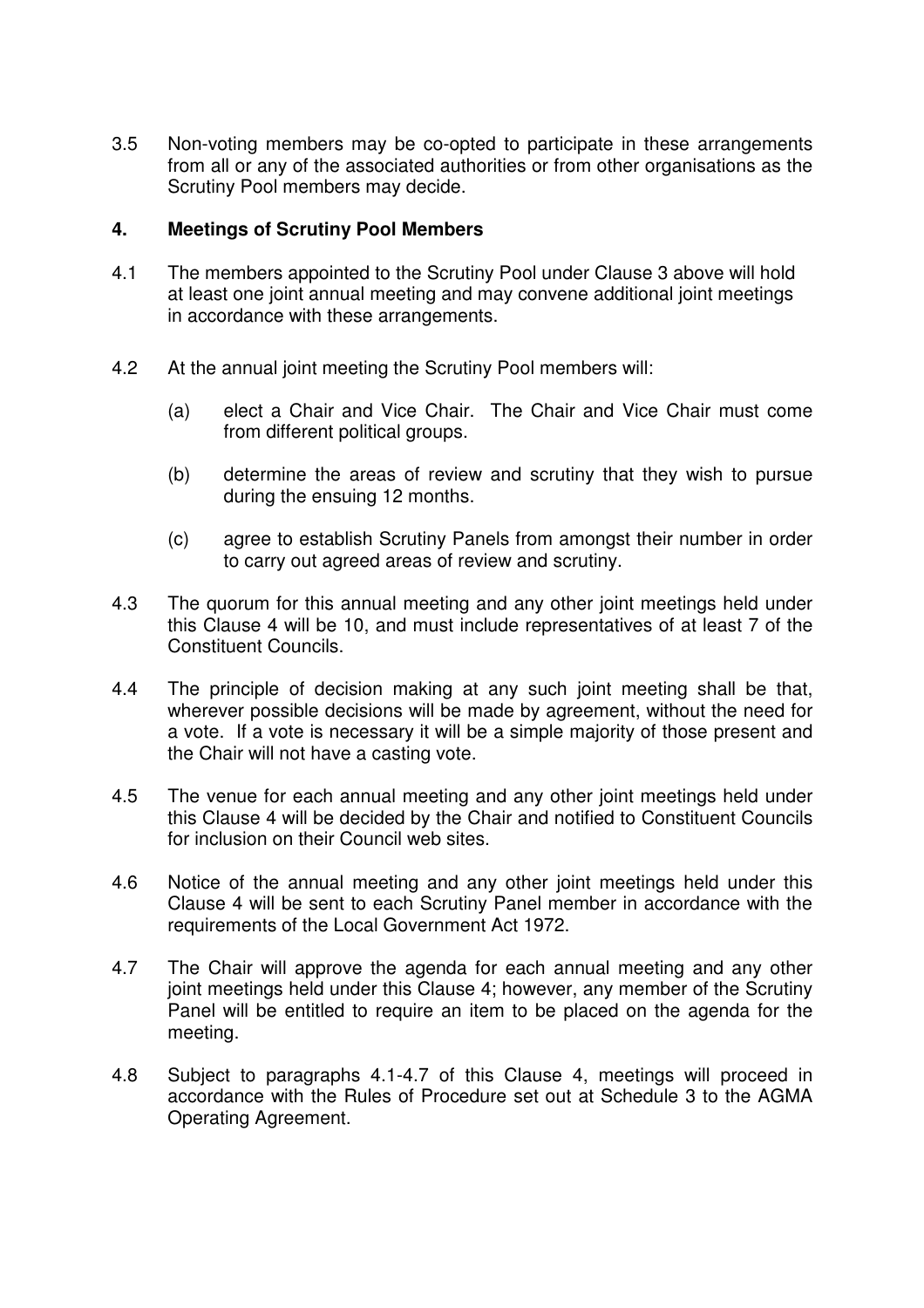#### **5. Call in of decisions**

#### **5.1 Call in of decisions of GMCA and TfGMC**

- (a) Members of the Scrutiny Pool appointed under this Protocol will have the power to call in:-
	- (i) any decision of the GMCA;
		- (ii) any major or strategic decision of the TfGMC which is taken by the TfGMC in accordance with the delegations set out in Part 3 Section B II of this Constitution.

#### 5.2 **Publication of Notice of Decisions**

- (a) When:-
	- (i) a decision is made by the GMCA; or
	- (ii) a major or strategic decision is made by the TfGMC in accordance with the delegations set out in Part 3, Section B II of this Constitution;

the decision shall be published, including where possible by electronic means, and shall be available from the normally within 2 days of being made. It shall be the responsibility of the Secretary to send electronic copies of the records of all such decisions to all members of the Scrutiny Pool within the same timescale.

(b) The notices referred to at subparagraph 5.2(a) above will bear the date on which they are published and will specify that the decision will come into force, and may then be implemented, as from 4.00 pm on the fifth day after the day on which the decision was published, unless 5 members of the Scrutiny Pool object to it and call it in.

#### **5.3 Call-in of decisions of the GMCA, and the TfGMC**

- (a) During the "Call-in" period specified at subparagraph 5.2(b) above the Secretary shall:-
	- (i) call-in a decision of the GMCA for scrutiny by a joint meeting of Scrutiny Pool members if so requested by any five members from the Scrutiny Pool, and shall then notify members of the GMCA of the call-in. The Secretary shall call a joint meeting of Scrutiny Pool members on such date as he/she may determine, where possible after consultation with the Chair of the Scrutiny Pool, and in any case within 2 weeks of the decision to call-in;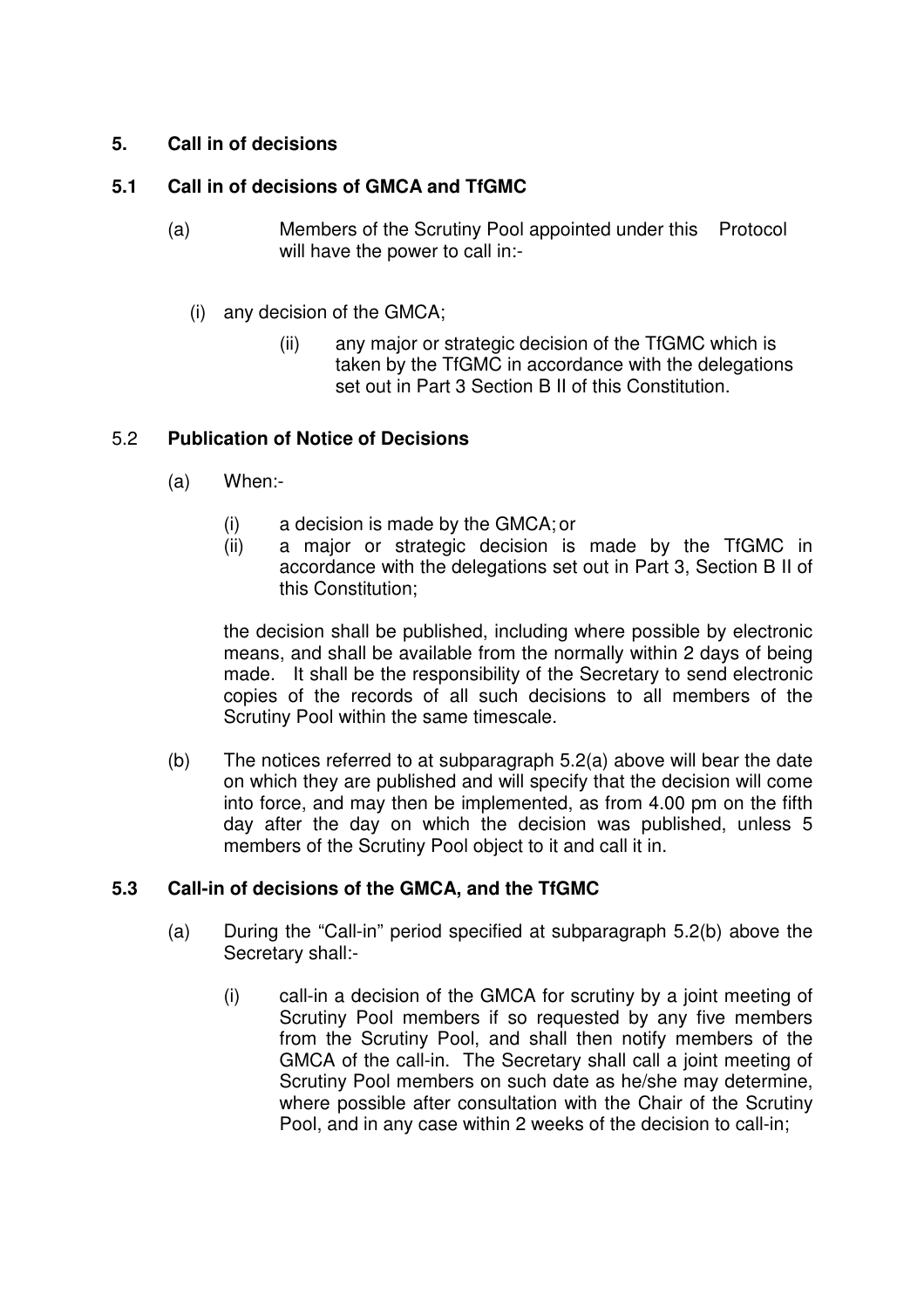- (ii) call in a major or strategic decision made by the TfGMC in accordance with the delegations set out in Part 3, Section B II of this Constitution for scrutiny by a joint meeting of Scrutiny Pool members if so requested by any five members from the Scrutiny Pool, and shall then notify members of the TfGMC of the call-in. The Secretary shall call a joint meeting of Scrutiny Pool members on such date as he/she may determine, where possible after consultation with the Chair of the Scrutiny Pool, and in any case within 2 weeks of the decision to call-in.
- (b) If, having considered:-
	- (i) a decision made by the GMCA; or
	- (ii) a major or strategic decision made by the TfGMC in accordance with the delegations set out in Part 3, Section B II of this **Constitution**

the joint meeting of Scrutiny Pool members is still concerned about it, then it may refer it back to the GMCA or the TfGMC (as appropriate) for reconsideration, setting out in writing the nature of its concerns. If a decision is referred by a joint meeting of Scrutiny Pool members to the GMCA or the TfGMC (as appropriate), then the GMCA or the TfGMC (as appropriate) will reconsider the decision before adopting a final decision.

- (c) If, following an objection to:-
	- (i) a decision of the GMCA; or
	- (ii) a major or strategic decision made by the TfGMC in accordance with the delegations set out in Part 3, Section B II of this Constitution;

the joint meeting of Scrutiny Pool members does not refer it back to the GMCA or the TfGMC (as appropriate) for reconsideration, the decision shall take effect on the date of the joint meeting of Scrutiny Pool members.

- (d) The call-in procedure set out above, shall not apply where:-
	- (i) the decision being taken by the GMCA; or
	- (ii) the major or strategic decision made by the TfGMC in accordance with the delegations set out in Part 3, Section B II of this Constitution ;

is urgent.

(e) For the purposes of subparagraph 5.4(d) above a decision will be urgent if any delay likely to be caused by the call-in process would seriously prejudice the interests of the GMCA, the Constituent Councils, or the residents and/or businesses of Greater Manchester.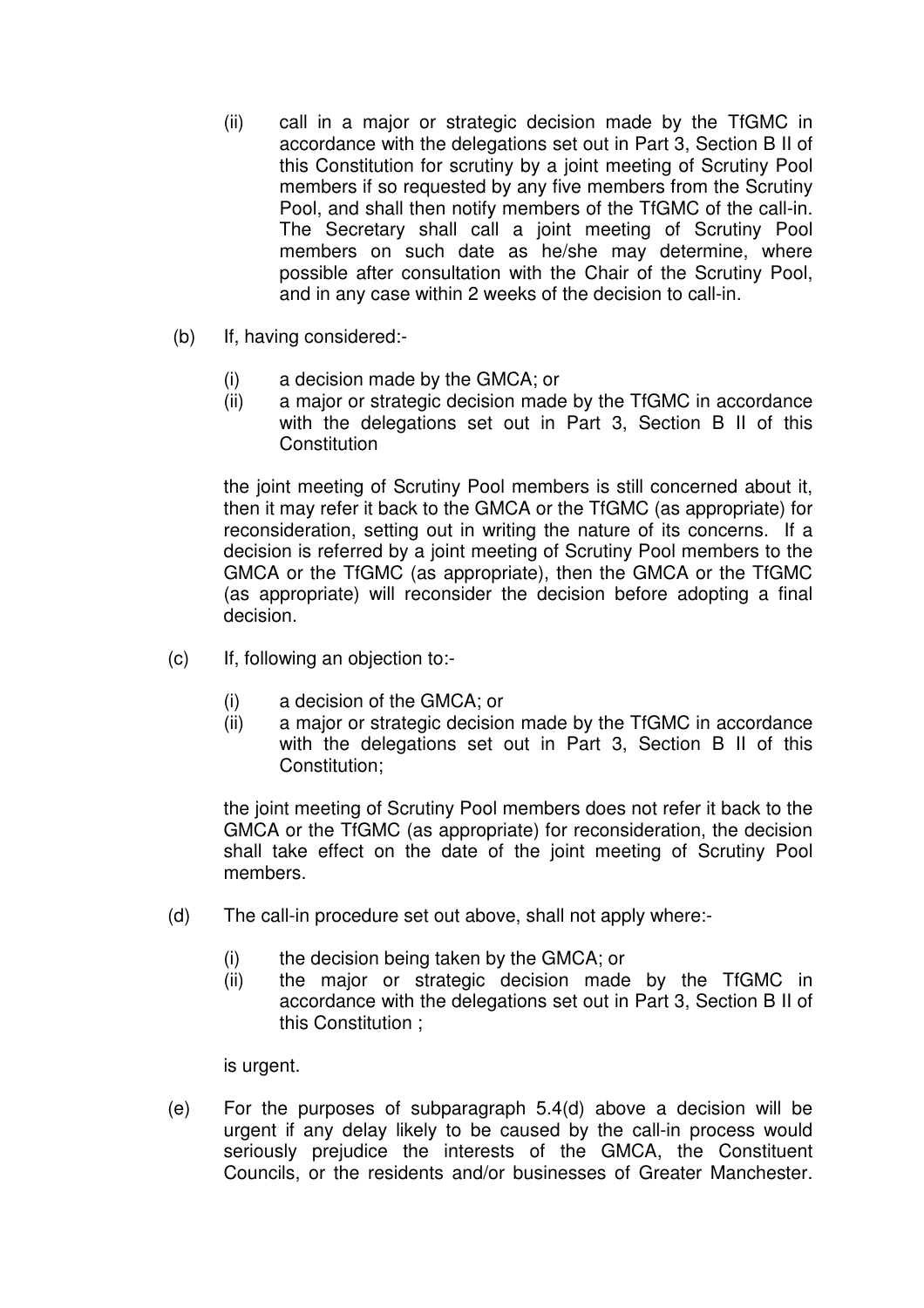The record of the decision and the notice by which it is made public shall state whether in the opinion of the decision making body, (having considered the advice of the Head of Paid Service and/or the Monitoring Officer and/or the Treasurer) the decision is an urgent one, and therefore not subject to call-in. The GMCA or the TfGMC (as appropriate) must agree both that the decision proposed is reasonable in all the circumstances and to it being treated as a matter of urgency.

- (f) The call-in procedure set out above shall not apply where, in relation to
	- (i) a decision taken or matter to be considered by the GMCA or the Executive Board, or
	- (ii) a major or strategic decision taken or to be considered by TfGMC, or
	- (iii) a decision or matter that has already been reviewed by the Scrutiny Pool members under either the call-in procedure or pre-policy scrutiny.

#### **6. Key principles for the operation of the scrutiny arrangements**

- 6.1 The Constituent Councils will work together to maximise the exchange of information and views, to minimize bureaucracy and make best use of the time of members and officers of other bodies or agencies.
- 6.2 Members of the Scrutiny Pool will, when considering reviews, determine whether the issue is more appropriately dealt with by one of the Constituent Councils or elsewhere and will not duplicate the work of existing bodies or agencies.
- 6.3 Subject to prior consultation, the Constituent Councils will respond positively to requests for information, or for the attendance of a member or officer at any meetings set up under these arrangements.
- 6.4 While it is ultimately for each Constituent Council to decide who it considers the most appropriate person(s) to speak on its behalf at any meetings set up under these arrangements consideration will be given to meeting specific requests.
- 6.5 Dates and times for officer and member attendance at any meetings set up under these arrangements should be by agreement.
- 6.6 Members appointed under these arrangements may request the attendance of officers employed by the Constituent Councils to answer questions and give evidence at any meetings set up under these arrangements. All such requests must be made via the Chief Executive of the relevant Constituent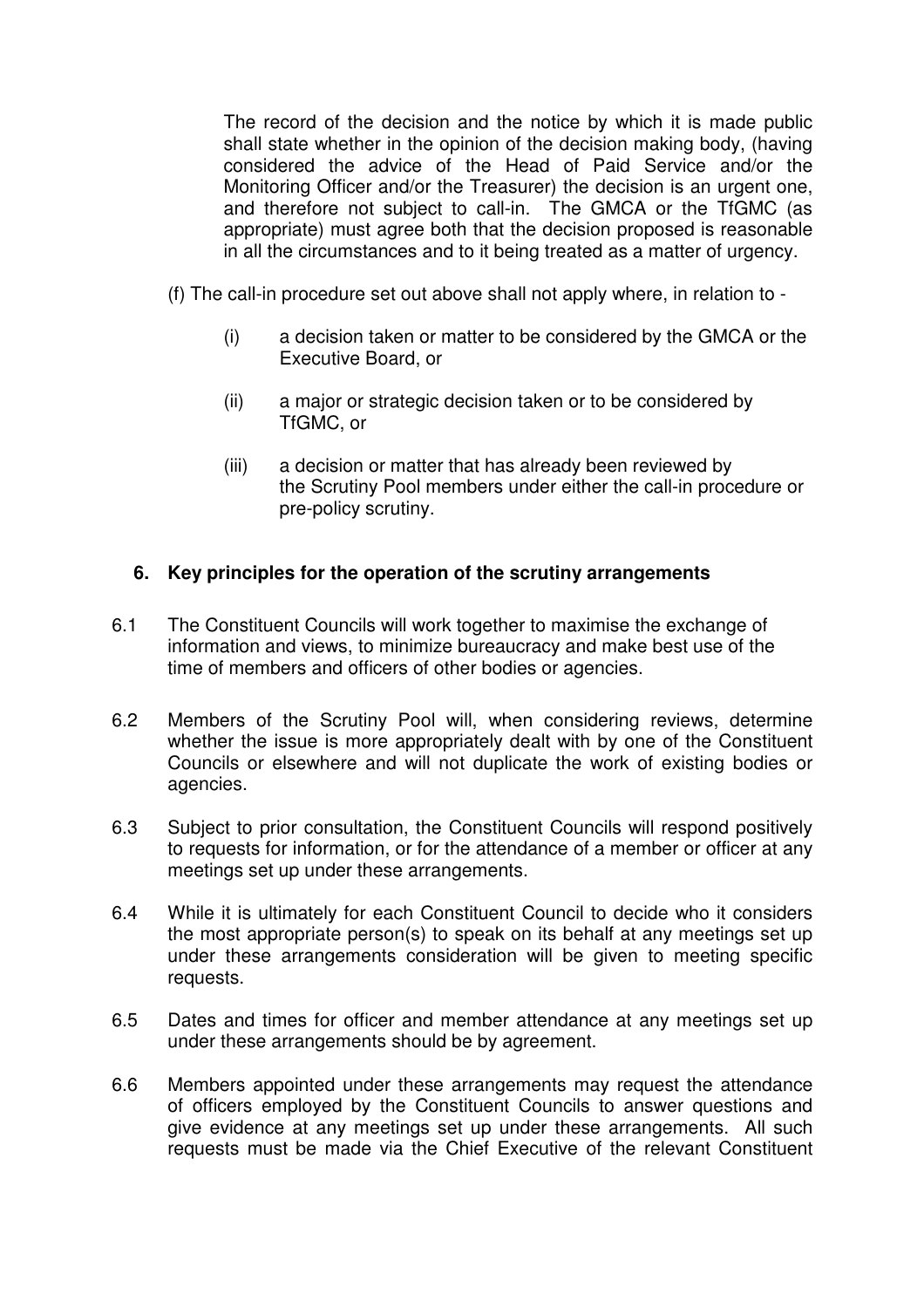Council. If any request is declined by the Chief Executive, he/she must state the reasons for so doing.

6.7 When considering any matter in respect of which a Scrutiny Panel member appointed under these arrangements is subject to a party whip the member must declare the existence of the whip and the nature of it before the commencement of any deliberations on the matter. The declaration, and the detail of the whipping arrangements, shall be recorded in the minutes of the meeting.

#### **7. Scrutiny Panels**

- 7.1 The annual meeting of members of the Scrutiny Pool will establish Scrutiny Panels to undertake agreed scrutiny reviews. Membership of the Scrutiny Panels will be determined at the annual meeting and the principle of political balance from across Scrutiny Pool members must be applied when membership is agreed.
- 7.2 Scrutiny Panels established by this Clause 7 shall include representatives from at least 7 of the Constituent Councils. Each Scrutiny Panel shall appoint a Chair and Vice Chair from amongst its members. Unless unanimously agreed by all members appointed to any Scrutiny Panel, the Chair and Vice Chair of each Scrutiny Panel must come from different political groups.
- 7.3 Scrutiny Panels established under this Protocol must be appointed to carry out specific scrutiny tasks and be time limited. Their continuation will be subject to confirmation at each annual meeting of the Scrutiny Pool members. Any Scrutiny Panel continuing for more than two years must be subject to confirmation by the Executive Board and/or the GMCA as appropriate.
- 7.4 The Executive Board and/or the GMCA may also, if they choose, request that a Scrutiny Panel drawn from amongst members appointed under Clause 3 of this Protocol be appointed to examine a specific issue in more detail and report back its findings to the Executive Board and/or the GMCA as appropriate.

#### **8. Reviews and recommendations**

- 8.1 The process of joint scrutiny will be an open and transparent process designed to engage the Constituent Councils, their residents and other stakeholders.
- 8.2 Meetings will be held in public unless the meeting decides to convene in private in order to discuss confidential or exempt information, in accordance with the relevant provisions of the LGA 1972 or LGA 2000.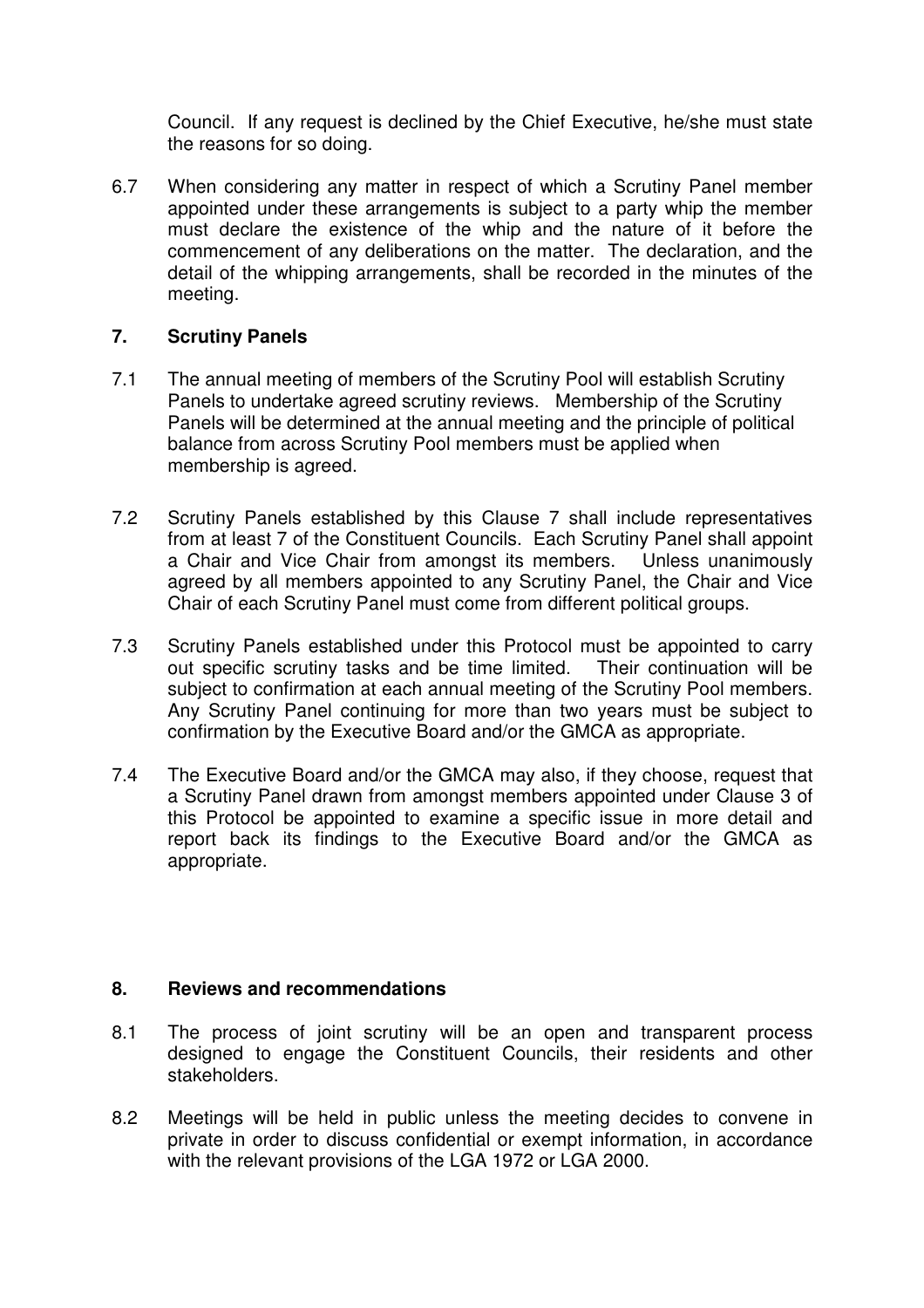- 8.3 The terms of reference, timescale and outline of any review will be agreed by Scrutiny Pool members appointed at their annual meeting.
- 8.4 Different approaches to scrutiny reviews may be taken in each case but members will seek to act in an inclusive manner and will take evidence from a wide range of opinion. The Scrutiny Pool will make specific efforts to engage with hard to reach groups.
- 8.5 The primary objective of any Scrutiny Panel established under these arrangements will be to reach consensus on its recommendations, but where a minimum number of 2 members express an alternative to the majority view, they will be permitted to produce a minority report.
- 8.6 Voting if needed will be by a show of hands and a simple majority will be required to approve any recommendation.

#### **9. Budget and Administration**

- 9.1 The annual meeting of Scrutiny Pool members will prepare a budget to cover the costs of operating these arrangements in the forthcoming year and will submit this to the Executive Board and to the GMCA for agreement.
- 9.2 Contributions to the costs of the joint scrutiny arrangements shall be determined by apportioning the costs in such proportions as the Constituent Councils unanimously agree or, in default of such agreement, in proportion to the total resident population at the Relevant Date of the area of each Constituent Council as estimated by the Registrar General.
- 9.3 The budget will be required to meet all officer support to the joint scrutiny arrangements, including research support.
- 9.4 The decisions and recommendations of any Scrutiny Panels set up under these arrangements will be communicated to the Executive Board and/or the GMCA and/or the TfGMC and/or the TfGM as appropriate, other Scrutiny Pool members and Constituent Councils as soon as possible after resolution by those appointed to any such Scrutiny Panel.

#### **10. Support and advice to scrutiny arrangements**

- 10.1 Members appointed to any Scrutiny Panel under these arrangements may ask individuals or groups to assist it on a review by review basis and may ask independent professionals for advice during the course of reviews. Such individuals or groups will not be able to vote.
- 10.2 Members appointed to any Scrutiny Panel under these arrangements may invite any other person to attend their meetings to answer questions or give evidence; however attendance by such persons cannot be mandatory.

#### **11. Linking Sub-Regional Scrutiny with Local Scrutiny**